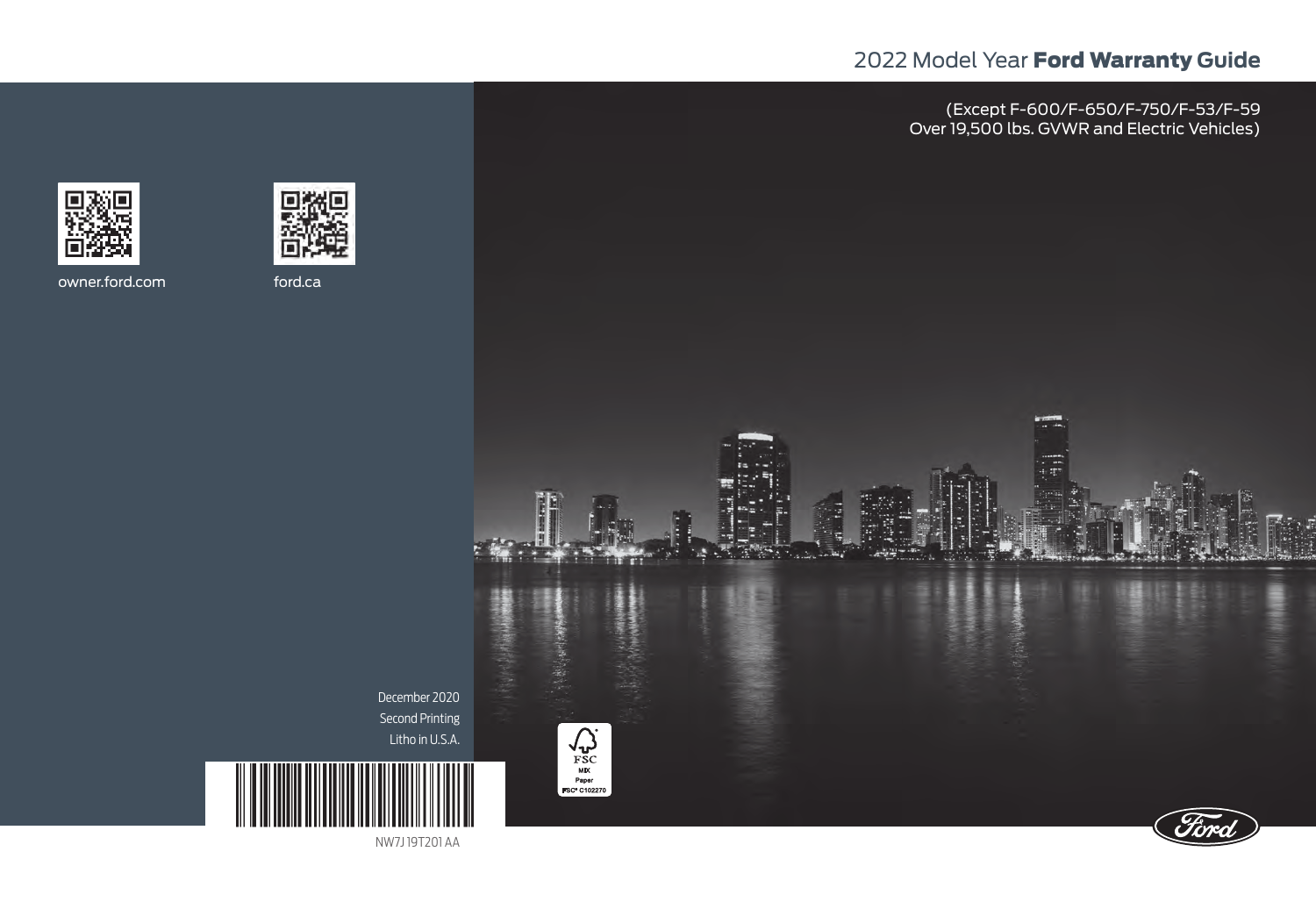

Your satisfaction is our #1 goal. If you have any questions or concerns, or are unsatisfied with the service you are receiving, follow these steps:

1. Contact your Sales Representative or Service Advisor at your selling/servicing dealership.

2. If your inquiry or concern remains unresolved, contact the Sales Manager, Service Manager or Customer Relations Manager.

3. If you require assistance or clarification on Ford Motor Company policies or procedures, please contact the Ford Customer Relationship Center.

| In the United States:                                                                                                                                                                                                                                                                                                                                                                                                                                    | In Canada:                                                                                                                                                                                                                              |  |
|----------------------------------------------------------------------------------------------------------------------------------------------------------------------------------------------------------------------------------------------------------------------------------------------------------------------------------------------------------------------------------------------------------------------------------------------------------|-----------------------------------------------------------------------------------------------------------------------------------------------------------------------------------------------------------------------------------------|--|
| Ford Motor Company<br>Customer Relationship Center<br>P.O. Box 6248<br>Dearborn, MI 48121<br>1-800-392-3673 (FORD)<br>For the hearing- or speech-impaired: Please<br>contact the Telecommunication Relay Service<br>by dialing 711<br>www.owner.ford.com                                                                                                                                                                                                 | Customer Relationship Centre<br>Ford Motor Company<br>of Canada, Limited<br>P.O. Box 2000<br>Oakville, Ontario L6J 5E4<br>1-800-565-3673 (FORD)<br>TDD for hearing impaired 1-888-658-6805<br>M-F 8:30 AM - 8:00 PM (ET)<br>www.ford.ca |  |
| In Asia-Pacific Region, Sub-Saharan Africa,<br>U.S. Virgin Islands, Central America, the<br>Caribbean, and Israel:                                                                                                                                                                                                                                                                                                                                       | <b>In Puerto Rico:</b>                                                                                                                                                                                                                  |  |
| Ford Motor Company<br>Ford Export Operations<br>Attention: Customer Relations<br>1555 Fairlane Drive<br>Fairlane Business Park #3<br>Allen Park, MI 48101<br>Telephone: (313) 594-4857<br>For customers in Guam, the Commonwealth of<br>the Northern Mariana Islands (CNMI), America<br>Samoa, and the U.S. Virgin Islands, please feel<br>free to call our Toll-Free Number:<br>(800) 841-FORD (3673)<br>Fax: (313) 390-0804<br>E-mail: expcac@ford.com | Ford International<br>Business Development, Inc.<br>P.O. Box 11957<br>Caparra Heights Station<br>San Juan, PR 00922-1957<br>Telephone: (800) 841-FORD (3673)<br>Fax: (313) 390-0804<br>E-mail: preac@ford.com<br>www.ford.com.pr        |  |
| In Middle East:                                                                                                                                                                                                                                                                                                                                                                                                                                          |                                                                                                                                                                                                                                         |  |
| Ford Middle East<br>Customer Relationship Center<br>P.O. Box 21470<br>Dubai, United Arab Emirates<br>Telephone: 971-4-3326084<br>Toll-free Number for the Kingdom of Saudi Arabia:<br>800 8971409<br>Local Telephone Number for Kuwait:<br>24810575<br>Fax: 971-4-3327299<br>E-mail: menacac@ford.com<br>www.me.ford.com                                                                                                                                 |                                                                                                                                                                                                                                         |  |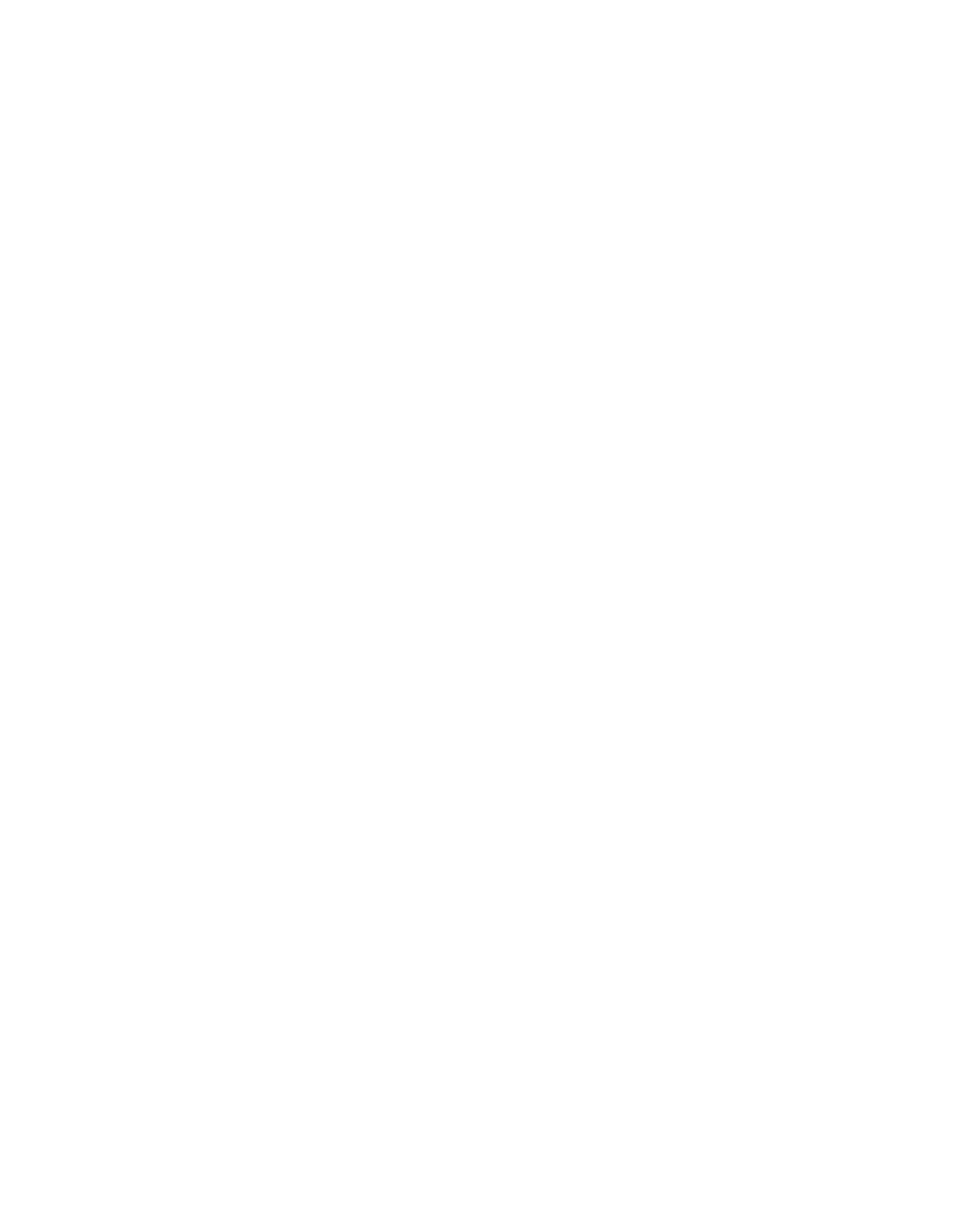# **Table of Contents**

| 1. | <b>INTRODUCTION</b>                                                                  | 1            |
|----|--------------------------------------------------------------------------------------|--------------|
| 2. | <b>IMPORTANT INFORMATION YOU SHOULD</b><br><b>KNOW</b>                               | 2            |
|    | If You Need Customer Assistance                                                      | $\mathbf{2}$ |
|    | Know When Your Warranty Begins                                                       | 2            |
|    | <b>Check Your Vehicle</b>                                                            | $\mathbf{2}$ |
|    | <b>Maintain Your Vehicle Properly</b>                                                | 2            |
|    | <b>Who Pays For Warranty Repairs?</b>                                                | 3            |
|    | Do Warranties Apply In Other Countries?                                              | 4            |
| 3. | THE NEW VEHICLE LIMITED WARRANTY FOR<br>YOUR 2022-MODEL VEHICLE                      | 5            |
|    | <b>Limitations And Disclaimers</b>                                                   | 5            |
|    | <b>What Is Covered?</b>                                                              | 9            |
|    | <b>What Is Not Covered?</b>                                                          | 13           |
| 4. | IN ADDITION                                                                          | 18           |
|    | Roadside Service Assistance (United States,<br>Puerto Rico, And U.S. Virgin Islands) | 18           |
| 5. | <b>FEDERAL REQUIREMENTS FOR EMISSIONS</b><br><b>WARRANTIES</b>                       | 19           |
|    | <b>What Is Covered?</b>                                                              | 22           |
|    | <b>What Is Not Covered?</b>                                                          | 24           |
| 6. | <b>CALIFORNIA REQUIREMENTS FOR EMISSIONS</b><br><b>WARRANTIES</b>                    | 25           |
|    | <b>What Is Covered?</b>                                                              | 31           |
|    | <b>What Is Not Covered?</b>                                                          | 33           |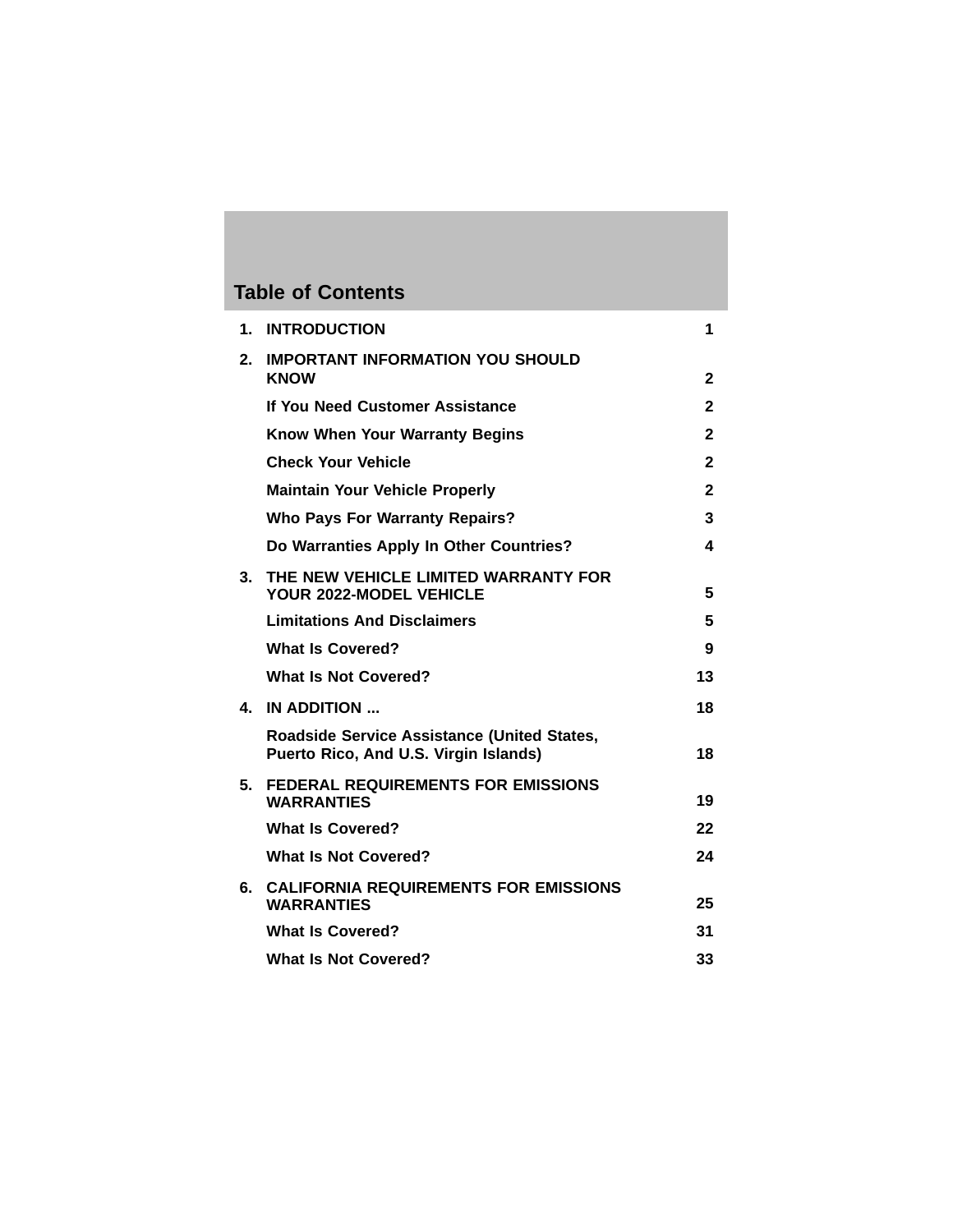|    | 7. ADDITIONAL INFORMATION ABOUT YOUR<br><b>EMISSIONS WARRANTY COVERAGE, UNDER</b><br><b>FEDERAL AND CALIFORNIA REQUIREMENTS</b> | 34 |
|----|---------------------------------------------------------------------------------------------------------------------------------|----|
|    | <b>8. NOISE EMISSIONS WARRANTY</b>                                                                                              | 36 |
| 9. | <b>FORD PROTECT EXTENDED SERVICE PLAN</b>                                                                                       | 37 |
|    | 10. BETTER BUSINESS BUREAU (BBB)<br><b>AUTO LINE PROGRAM</b>                                                                    | 38 |
|    | 11. STATE WARRANTY ENFORCEMENT LAWS                                                                                             | 39 |
|    | <b>12. IMPORTANT INFORMATION ABOUT</b><br><b>AMBULANCE CONVERSIONS</b>                                                          |    |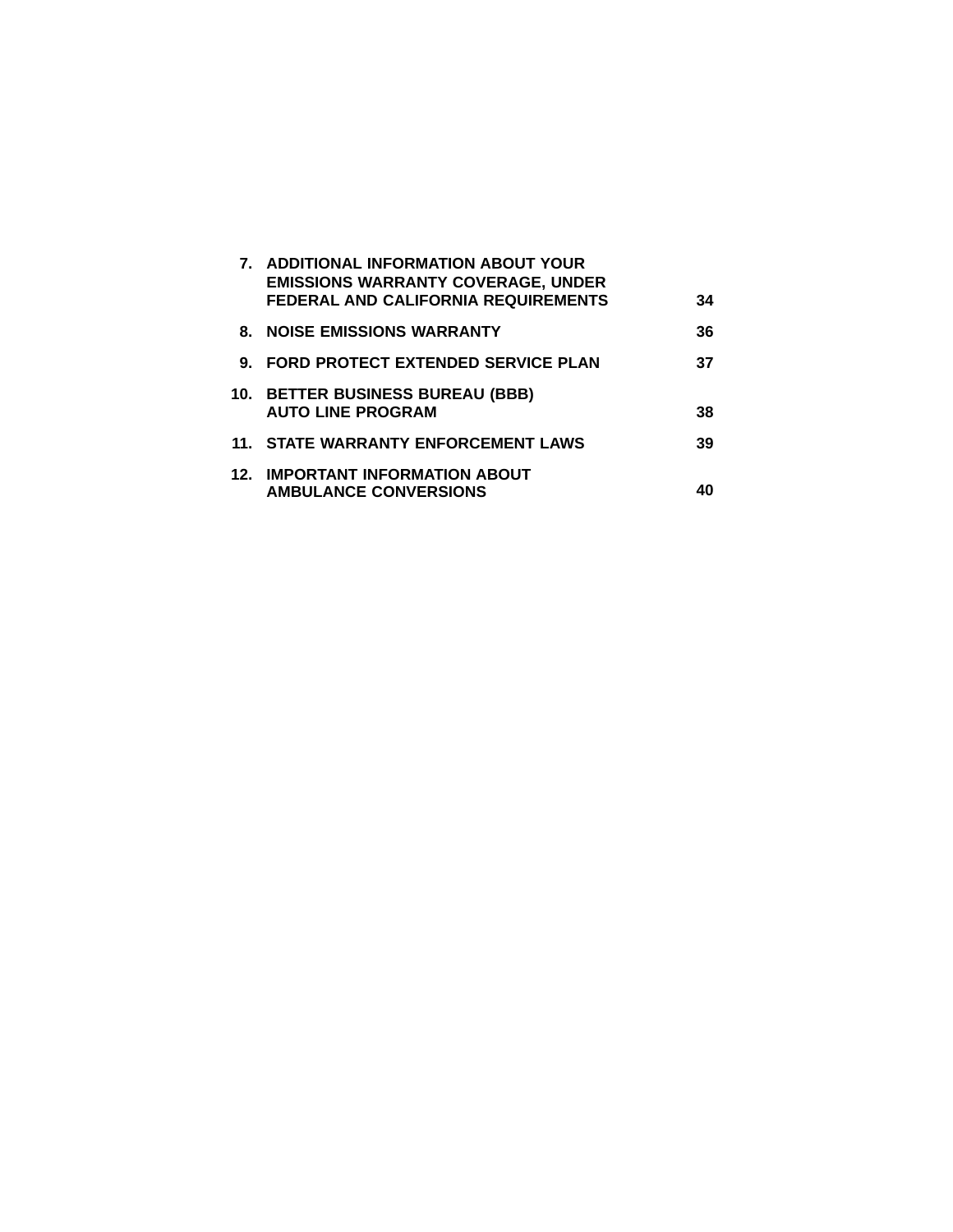# **1. Introduction**

**Ford Motor Company** and your selling dealer thank you for selecting one of our quality products. Our commitment to you and your vehicle begins with quality protection and service.

When you need warranty repairs, your selling dealer would like you to return to it for that service, but you may also take your vehicle to another Ford Motor Company dealership authorized for warranty repairs. Certain warranty repairs require special training though, so not all dealers are authorized to perform all warranty repairs. That means that, depending on the warranty repair needed, the vehicle may need to be taken to another dealer. If a particular dealership cannot assist you, then contact the Customer Relationship Center at 1-800-392-3673.

This booklet explains in detail the warranty coverages that apply to your 2022-model car or light truck. If you bought a previously owned 2022-model vehicle, you are eligible for any remaining warranty coverages.

Ford Motor Company provides the **Emissions Defect Warranties** and **Emissions Performance Warranties** which cover your emissions control systems, and **Noise Emissions Warranty** which applies only to medium/heavy duty trucks over 10,000 pounds Gross Vehicle Weight Rating (pages 19-36).

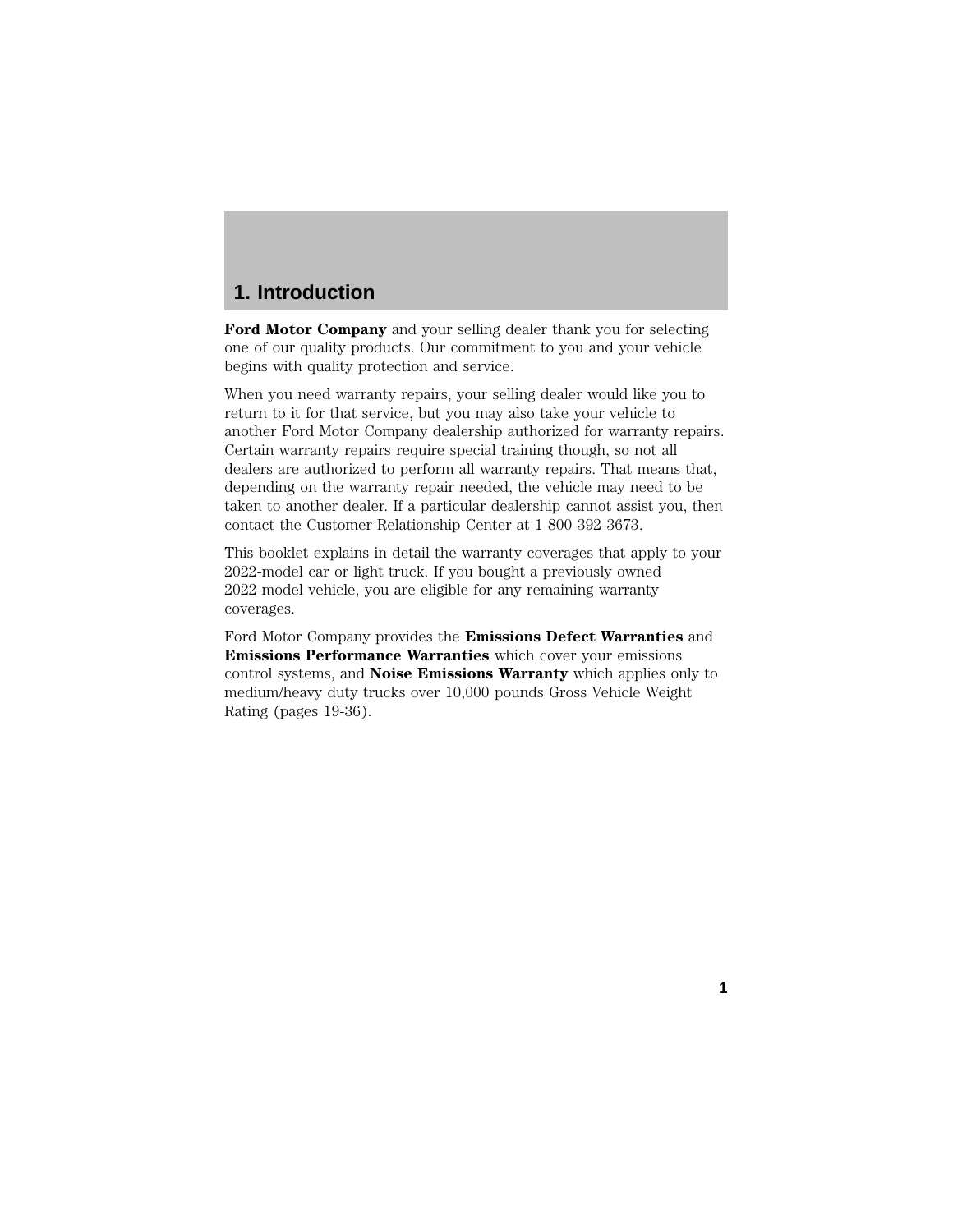# **2. Important information you should know**

## **IF YOU NEED CUSTOMER ASSISTANCE**

Your Ford Motor Company dealer is available to assist you with all your automotive needs. Please follow the procedures outlined on the front page of this booklet.

In addition, if you are an eligible U.S. owner, you may use - at no cost the services of the BBB AUTO LINE program. For details, see Better Business Bureau (BBB) AUTO LINE program, page 38 or call 1-800-955-5100.

# **KNOW WHEN YOUR WARRANTY BEGINS**

Your **Warranty Start Date** is the day you take delivery of your new vehicle or the day it is first put into service (for example, as a dealer demonstrator), whichever occurs first.

### **CHECK YOUR VEHICLE**

We try to check vehicles carefully at the assembly plant and the dealership, and we usually correct any damage to paint, sheet metal, upholstery, or other appearance items. But occasionally something may slip past us, and a customer may find that a vehicle was damaged before he or she took delivery. If you see any damage when you receive your vehicle, notify your dealership within one week.

## **MAINTAIN YOUR VEHICLE PROPERLY**

Your glove compartment contains an **Owner's Manual** which indicates the scheduled maintenance required for your vehicle. Proper maintenance guards against major repair expenses resulting from neglect or inadequate maintenance, may help increase the value you receive when you sell or trade your vehicle, and is important in allowing your vehicle to comply with applicable emissions standards.

It is your responsibility to make sure that all of the scheduled maintenance is performed and that the materials used meet Ford engineering specifications. Failure to perform scheduled maintenance as specified in the Owner's Manual will invalidate warranty coverage on

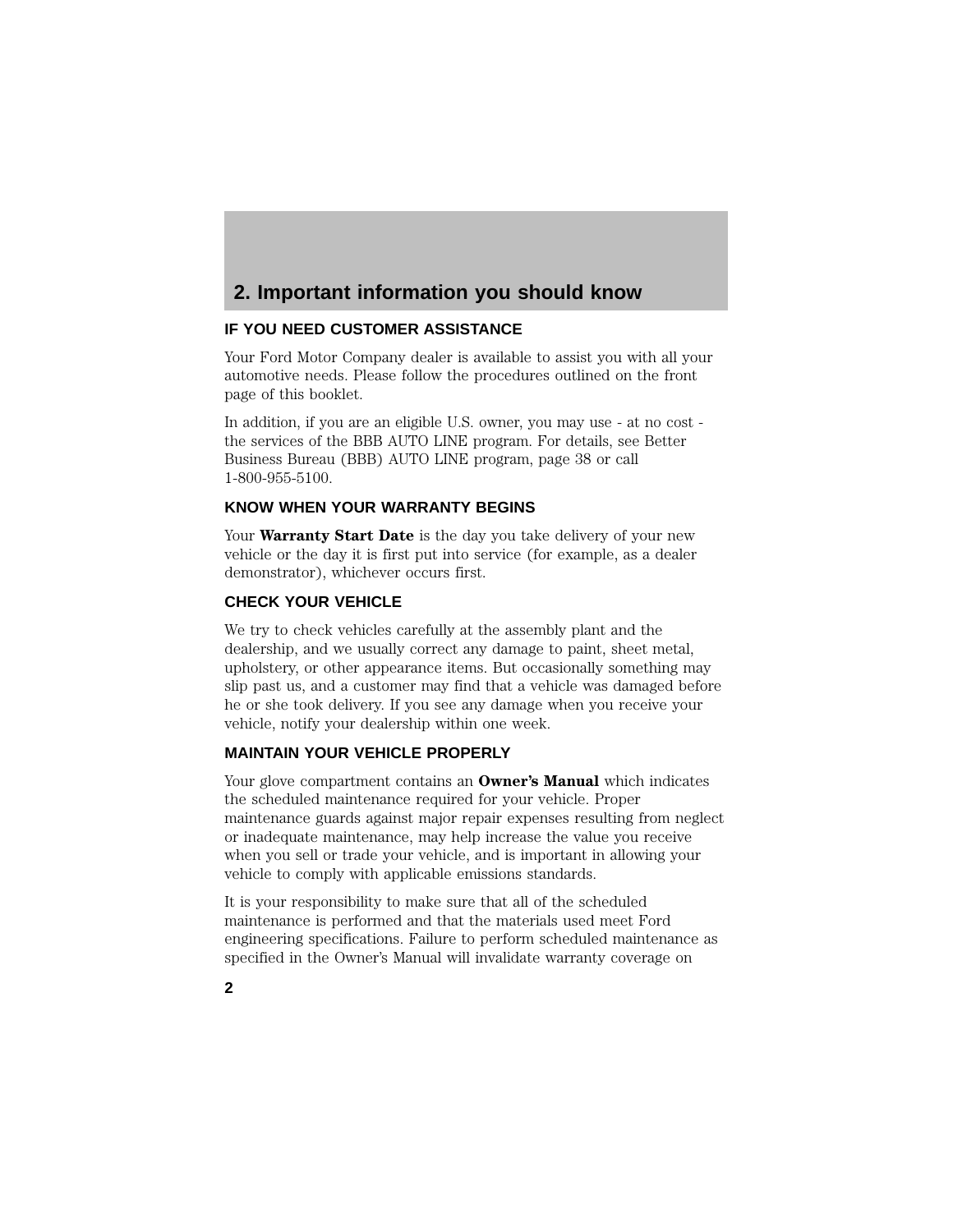parts affected by the lack of maintenance. Make sure that receipts for completed maintenance work are retained with the vehicle.

Your Ford or Lincoln dealership, or Ford or Lincoln Quality Care Service Center, has factory-trained technicians who can perform the required maintenance using genuine Ford parts. The dealership looks forward to meeting your every service need to maximize your satisfaction with your vehicle.

### **WHO PAYS FOR WARRANTY REPAIRS?**

You will not be charged for repairs covered by any applicable warranty during the stated coverage periods, unless specifically stated elsewhere in this guide.

Some states have mandated alternate time coverage periods for parts of your vehicle (e.g. seatbelts).

Some states and/or local governments may require a tax on a portion of warranty repairs. Where applicable law allows, the tax must be paid by you, the owner of the vehicle.

During the Bumper to Bumper Warranty period, dealers may receive instructions to provide no-cost, service-type improvements - not originally included in your Owner's Manual - intended to increase your overall satisfaction with your vehicle.

Sometimes Ford may offer a special adjustment program to pay all or part of the cost of certain repairs beyond the terms of the applicable warranty. Check with your dealer or call 1-800-392-3673 to learn whether any adjustment program is applicable to your vehicle. Please have your vehicle identification number available.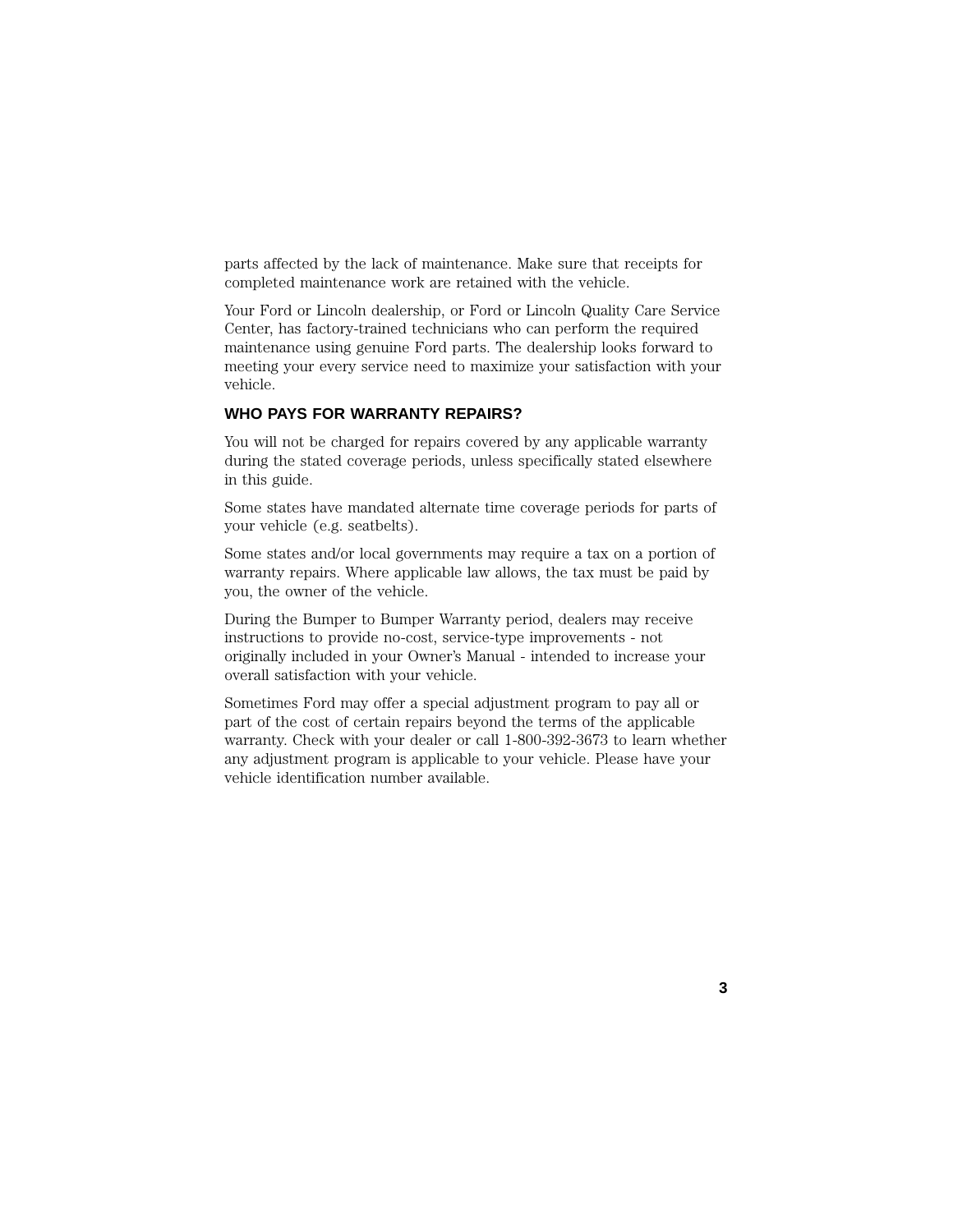#### **DO WARRANTIES APPLY IN OTHER COUNTRIES?**

The **New Vehicle Limited Warranty** and the **Emissions Warranties** described in this booklet apply to your vehicle if:

- it was originally purchased through the Ford Export Operations Military Sales Program; or
- it was originally sold or leased by Ford Motor Company or one of its dealers in the United States or U.S. Federalized Territories, and it was originally registered/licensed and operated in the United States, U.S. Federalized Territories, or Canada.

If you meet either of these two requirements, you do have warranty coverage when you travel with this vehicle outside the United States, U.S. Federalized Territories, or Canada. In some cases, however, you may have to pay the servicing Ford dealer in a foreign country or U.S. Federalized Territory for a repair that is covered under the U.S. warranty. If this happens, be sure to save the paid repair order or invoice. You should present this document to a U.S. Ford Motor Company dealer for warranty refund consideration. Refer to www.Ford.com for additional customer assistance reference information.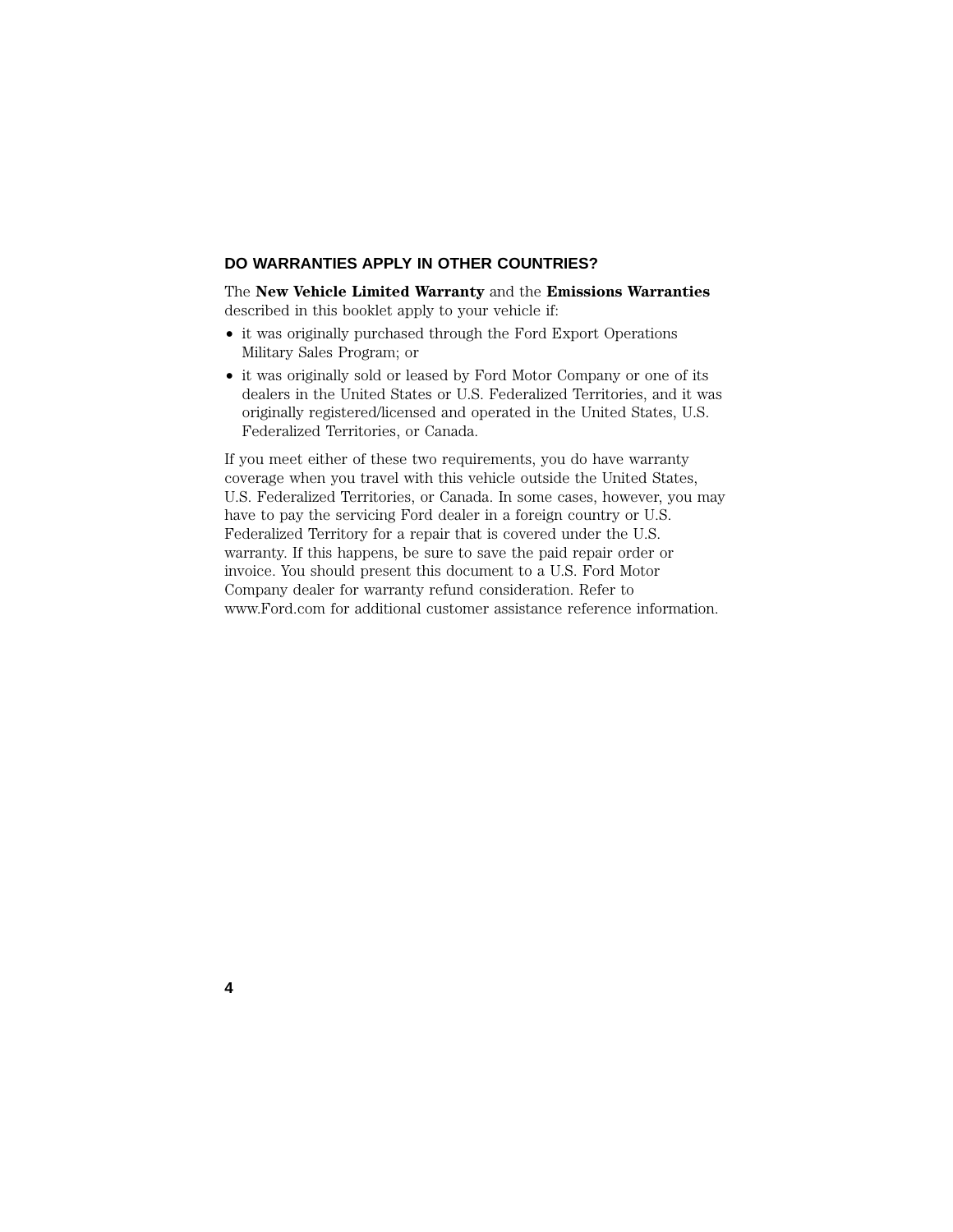# **3. The New Vehicle Limited Warranty for your 2022-model vehicle**

## **LIMITATIONS AND DISCLAIMERS**

All of the warranties in this booklet are subject to the following limitations and disclaimers:

The warranties in this booklet are the only express warranties applicable to your vehicle. Ford does not assume or authorize anyone to assume for it any other obligation or liability in connection with your vehicle or these warranties. No person, including Ford employees or dealers, may modify or waive any part of these warranties.

Ford and its dealers reserve the right to make changes in or additions to vehicles built or sold by them at any time without incurring any obligation to make the same or similar changes or additions to vehicles previously built or sold.

Ford and its dealers also reserve the right to provide post-warranty repairs, conduct recalls, or extend the warranty coverage period for certain vehicles or vehicle populations, at the sole discretion of Ford. The fact that Ford has provided such measures to a particular vehicle or vehicle population in no way obligates Ford to provide similar accommodations to other owners of similar vehicles.

As a condition of these warranties, you are responsible for properly using, maintaining, and caring for your vehicle as outlined in your Owner's Manual. Ford recommends that you maintain copies of all maintenance records and receipts for review by Ford.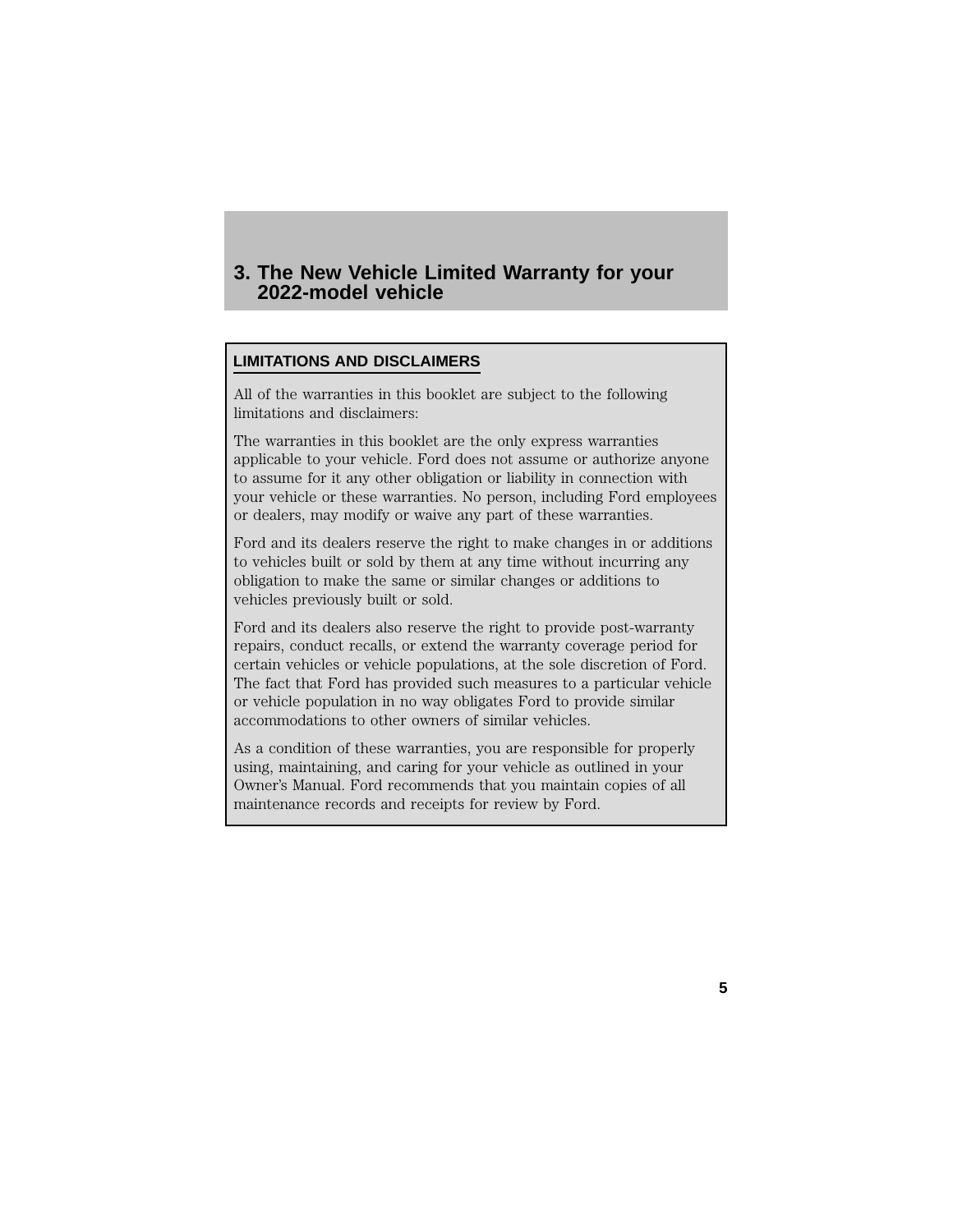Ford and your dealer are not responsible for any time or income that you lose, any inconvenience you might be caused, the loss of your transportation or use of your vehicle, the cost of rental vehicles, fuel, telephone, travel, meals, or lodging, the loss of personal or commercial property, the loss of revenue, or for any other incidental or consequential damages you may have.

Punitive, exemplary, or multiple damages may not be recovered unless applicable law prohibits their disclaimer.

You may not bring any warranty-related claim as a class representative, a private attorney general, a member of a class of claimants or in any other representative capacity.

Ford shall not be liable for any damages caused by delay in delivery or furnishing of any products and/or services.

You may have some implied warranties. For example, you may have an implied warranty of merchantability (that the car or light truck is reasonably fit for the general purpose for which it was sold) or an implied warranty of fitness for a particular purpose (that the car or light truck is suitable for your special purposes), if a special purpose was specifically disclosed to Ford itself not merely to the dealer before your purchase, and Ford itself not just the dealer told you the vehicle would be suitable for that purpose.

These implied warranties are limited, to the extent allowed by law, to the time period covered by the written warranties, or to the applicable time period provided by state law, whichever period is shorter.

# **DISCLAIMER OF IMPLIED WARRANTIES FOR BUSINESS AND RACING USE**

*\*\*\* Ford disclaims all implied warranties if the vehicle is used for business or commercial purposes. \*\*\**

*\*\*\* Ford disclaims the implied warranty of fitness for a particular purpose if your vehicle is used for racing, even if the vehicle is equipped for racing. \*\*\**

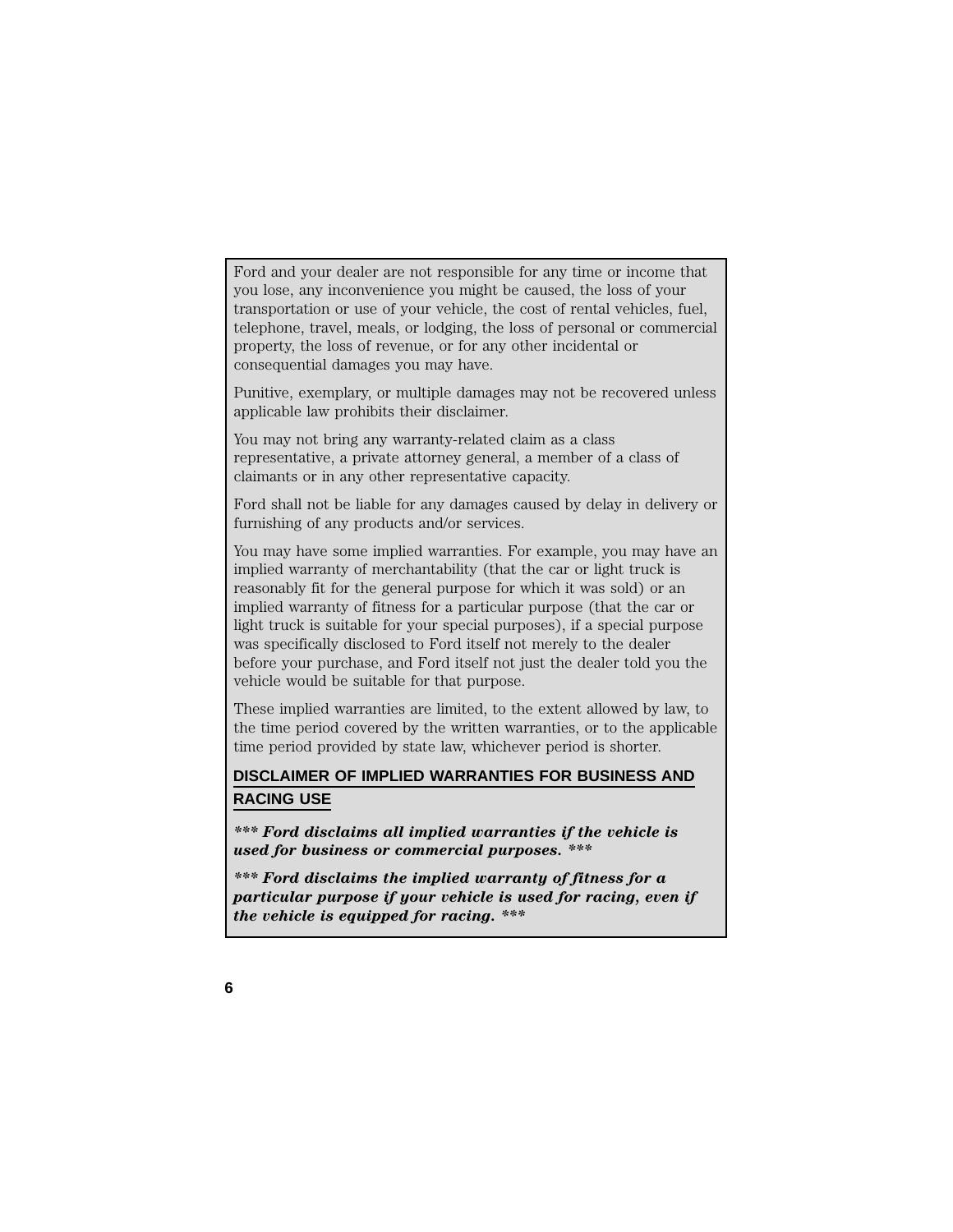The warranties contained in this booklet and all questions regarding their enforceability and interpretation are governed by the law of the state in which you purchased your Ford vehicle. Some states do not allow Ford to limit how long an implied warranty lasts or to exclude or limit incidental or consequential damages, so the limitation and exclusions described above may not apply to you.

# **APPLICABILITY OF LIMITATIONS OF IMPLIED WARRANTY TO NEW VEHICLE LIMITED WARRANTY AND EMISSIONS WARRANTY**

*\*\*\* This information about the limitation of implied warranties and the exclusion of incidental and consequential damages under the NEW VEHICLE LIMITED WARRANTY also applies to the EMISSIONS WARRANTIES described on pages 19-35. \*\*\**

Ford participates in the BBB AUTO LINE warranty dispute resolution program. You may contact BBB AUTO LINE by calling 800-955-5100.

You are required to submit your warranty dispute to the BBB AUTO LINE before exercising rights or seeking remedies under the Federal Magnuson-Moss Warranty Act, 15 U.S.C. § 2301 et seq. To the extent permitted by the applicable state ''Lemon Law'', you are also required to submit your warranty dispute to the BBB AUTO LINE before exercising any rights or seeking remedies under the "Lemon Law". If you choose to seek remedies that are not created by the Magnuson-Moss Warranty Act or the applicable state ''Lemon Law,'' you are not required to first use BBB AUTO LINE to resolve your dispute – although the program is still available to you.

For more information regarding the BBB AUTO LINE program, see page 38 of this booklet.

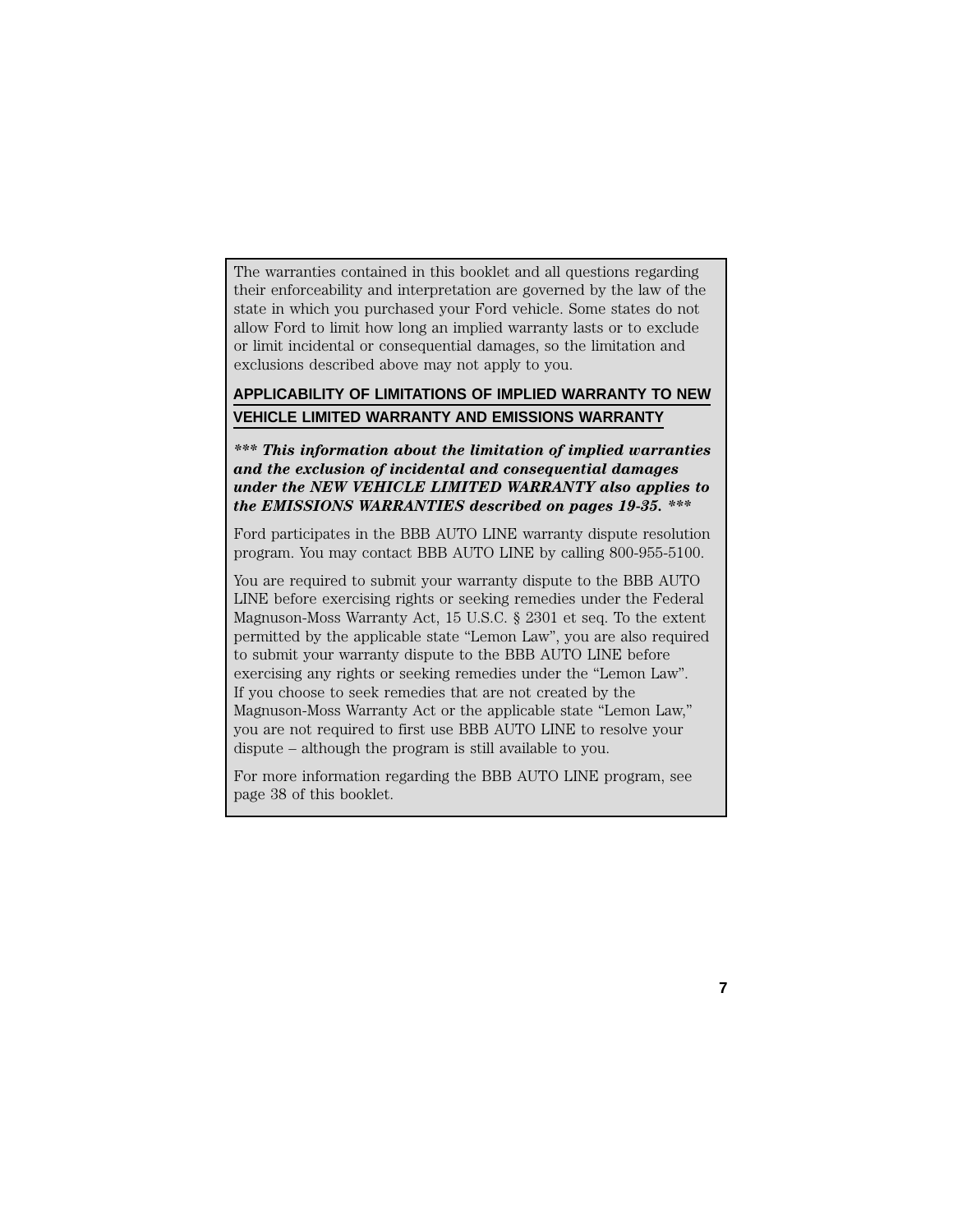#### **QUICK REFERENCE: WARRANTY COVERAGE**

This chart gives a general summary of your warranty coverage provided by Ford Motor Company under the **New Vehicle Limited Warranty.** Please refer to the description of warranty coverage for more specific information.

For each type of coverage, the chart shows two measures:

• years in service • miles driven



The measure that occurs first determines how long your coverage lasts. For example: Your Bumper to Bumper Coverage lasts for three years unless you drive more than 36,000 miles before three years elapse. In that case, your coverage ends at 36,000 miles.

For more details on coverage, see:

- ➡ **What is Covered?** (pages 9-13)
- ➡ **What is Not Covered?** (pages 13-16)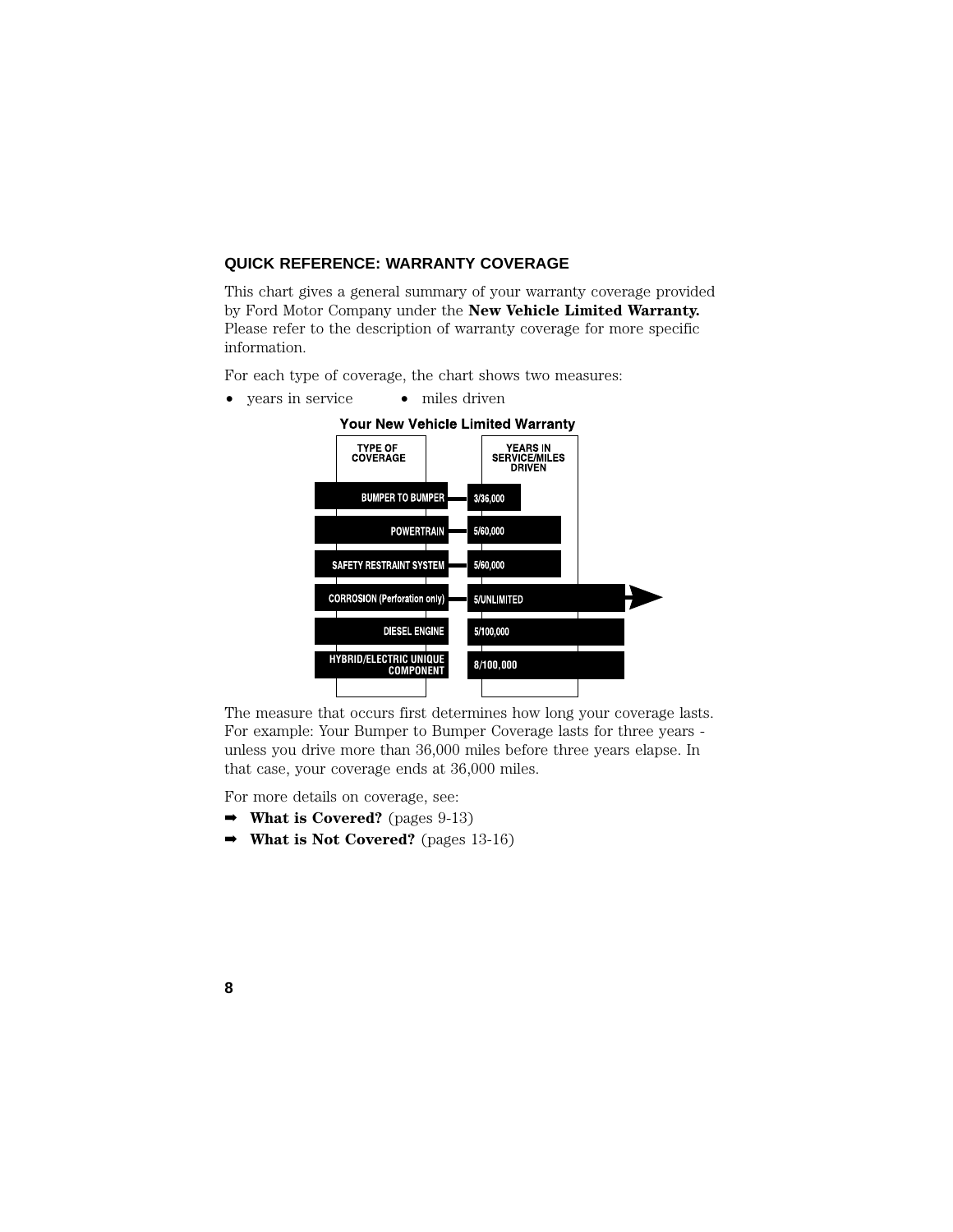#### **WHAT IS COVERED?**

Your NEW VEHICLE LIMITED WARRANTY gives you specific legal rights. You may have other rights that vary from state to state. Under your New Vehicle Limited Warranty if:

- your Ford vehicle is properly operated and maintained, and

- was taken to a Ford dealership for a warranted repair during the warranty period,

then authorized Ford Motor Company dealers will, without charge, repair, replace, or adjust all parts on your vehicle that malfunction or fail during normal use during the applicable coverage period due to a manufacturing defect in factory-supplied materials or factory workmanship.

This warranty does not mean that each Ford vehicle is defect free. Defects may be unintentionally introduced into vehicles during the design and manufacturing processes and such defects could result in the need for repairs. Ford provides the New Vehicle Limited Warranty only to remedy manufacturing defects that result in vehicle part malfunction or failure during the warranty period.

The remedy under this written warranty, and any implied warranty, is limited to repair, replacement, or adjustment of defective parts. This exclusive remedy shall not be deemed to have failed its essential purpose so long as Ford, through its authorized dealers, is willing and able to repair, replace, or adjust defective parts in the prescribed manner. Ford's liability, if any, shall in no event exceed the cost of correcting manufacturing defects as herein provided and upon expiration of this warranty, any such liability shall terminate.

Conditions that are not covered by the New Vehicle Limited Warranty are described on pages 13-16. When making warranty repairs on your vehicle, the dealer will use Ford or Motorcraft parts or remanufactured or other parts that are authorized by Ford, at the discretion of Ford or the Ford dealership.

Nothing in this warranty should be construed as requiring defective parts to be replaced with parts of a different type or design than the original part, so long as the vehicle functions properly with the replacement part. Moreover, Ford and its authorized dealers are entitled to a reasonable time and a reasonable number of attempts within which to diagnose and repair any defect covered by this warranty.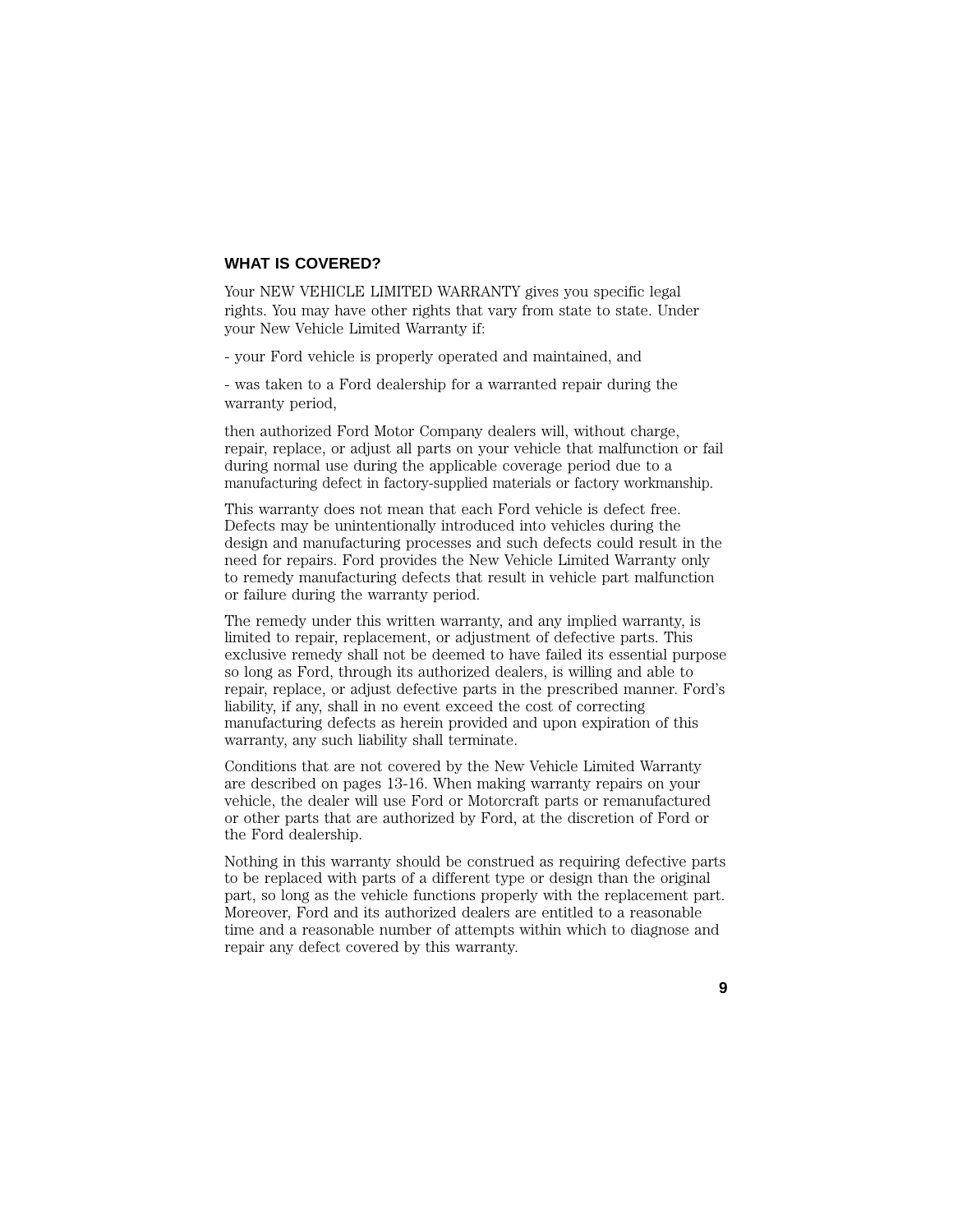In certain instances, Ford may authorize repairs at other than Ford dealer facilities.

Two separate warranties apply to tires on your new vehicle. The New Vehicle Limited Warranty covers tire defects in factory supplied material or workmanship for 100% of labor costs and on a pro rata adjustment basis for parts. (See the reimbursement schedule below).

For vehicles within the New Vehicle Limited Warranty time in service and mileage coverage period, defective tires will be replaced on a pro rata adjustment basis according to the following mileage-based Reimbursement Schedule:

| MILES DRIVEN  | PERCENT OF PARTS COVERED BY FORD |
|---------------|----------------------------------|
| 1-12.000      | 100%                             |
| 12.001-24.000 | 60%                              |
| 24,001-36,000 | 30%                              |

The tire manufacturer also provides you with a separate tire warranty that may extend beyond the New Vehicle Limited Warranty coverage. You will find the manufacturer's tire warranty with the owner literature supplied with your vehicle. You have the option of having a tire warranty repair performed by the tire manufacturer's authorized service center. If you go to a tire service center for a repair covered by the New Vehicle Limited Warranty, you may be charged a prorated amount for wear or other charges. If so, you should present your paid invoice detailing the nature of the charges to any Ford Motor Company dealership for refund consideration. When making warranty repairs on your vehicle, the dealer will use Ford or Motorcraft parts or remanufactured or other parts that are authorized by Ford. In certain instances, Ford may authorize repairs at other than Ford dealer facilities. Tire replacements under warranty will be made with the same brand and model as originally equipped with the vehicle unless the same brand and model is no longer available, in which case a tire of the same brand, size, load, speed and tread type will be used. In some circumstances, Ford may authorize another brand and/or model to substitute for the original brand and model, even if still available.

Normal tire wear or damage is not reimbursable. See page 16 for details of what is not covered.

#### **Extended warranty coverage periods are available for certain vehicle parts and conditions. Specifically,**

(1) Your vehicle's Powertrain components are covered for five years or 60,000 miles, whichever occurs first. The extended coverage applies to

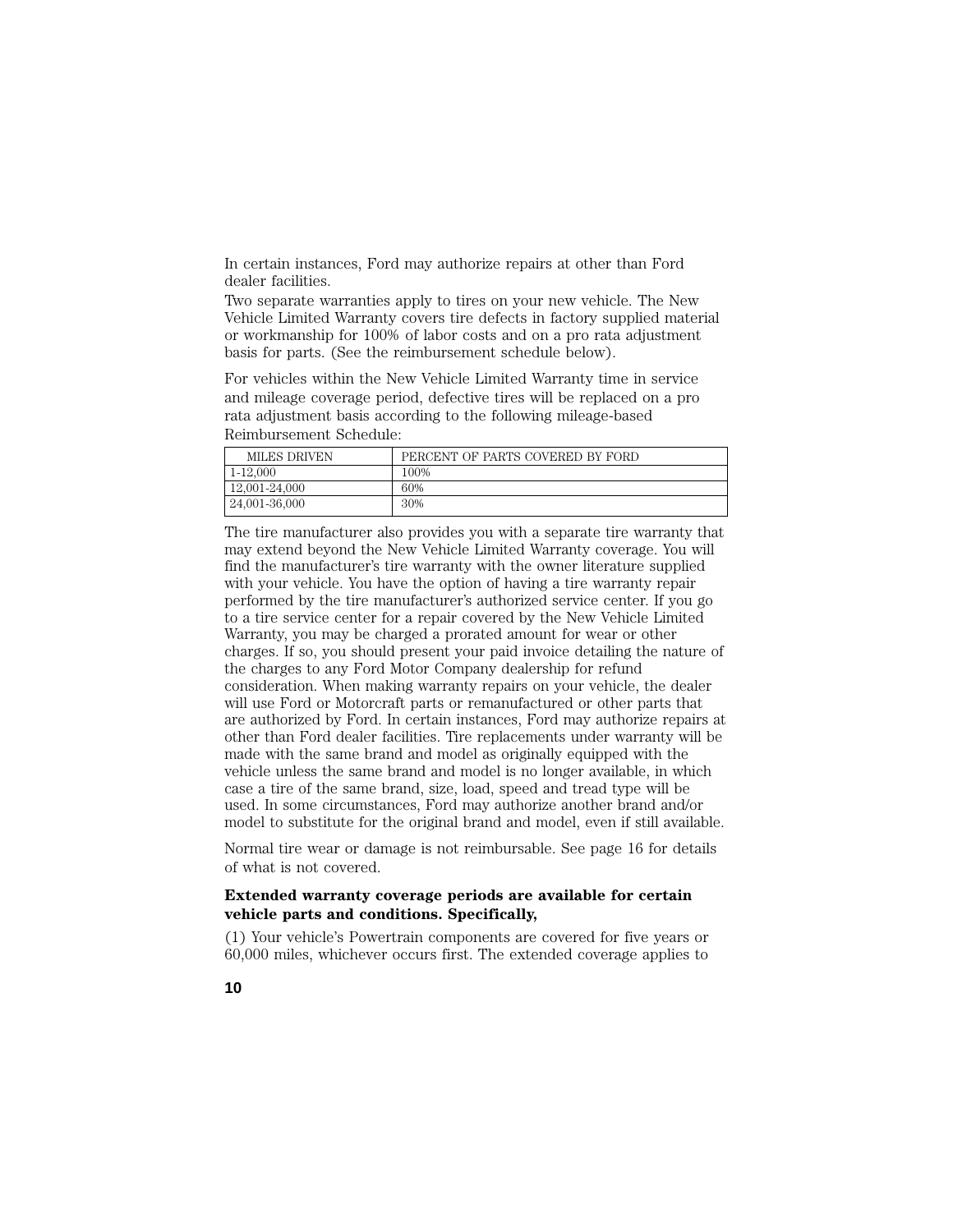the **Engine:** all internal lubricated parts, cylinder block, cylinder heads, electrical fuel pump, powertrain control module, engine mounts, flywheel, injection pump, manifold (exhaust and intake), manifold bolts, oil pan, oil pump, seals and gaskets, engine thermostat, engine thermostat housing, timing chain cover, timing chain (gears or belt), turbocharger/supercharger unit, valve covers, water pump; **Transmission:** all internal parts, clutch cover, seals and gaskets, torque converter, transfer case (including all internal parts), transmission case, transmission mounts (front and rear); **Front-Wheel Drive:** axle shafts, support bracket, front bearings, seals and gaskets, universal and constant velocity joints; **Rear-Wheel Drive:** axle shafts, rear bearings, center support bearing, drive axle housing (including all internal parts), drive shaft, retainers, supports, seals and gaskets, universal and constant velocity joints. **Four-Wheel/All-Wheel Drive:** axle shafts, support bracket, bearings (front and rear), center support bearing, drive shafts, final drive housing (including all internal parts), hubs-automatic front locking (four-wheel drive), locking rings (four-wheel drive), seals and gaskets, universal and constant velocity joints.

(2) Your vehicle's safety belts and air bag Supplemental Restraint System (SRS) are covered for an extended Safety Restraint Coverage Period, which lasts for five years or 60,000 miles, whichever occurs first.

(3) Your vehicle's body sheet metal panels are covered for an extended Corrosion Coverage Period, which lasts for five years, regardless of miles driven. The extended warranty coverage only applies if a body sheet metal panel becomes perforated due to corrosion during normal use due to a manufacturing defect in factory-supplied materials or factory workmanship. If aluminum body panels have corrosion or rust damage, and the damage is not the result of abnormal usage, vehicle accident, customer actions and/or extreme environmental conditions, the corrosion or rust damage repairs are covered for 5 years, unlimited miles. For damage caused by airborne material (environmental fallout) where there is no factory-related defect involved and therefore no warranty − our policy is to provide free repair of paint damage due to the airborne material for 12 months or 12,000 miles, whichever occurs first.

(4) Your vehicle's direct injection diesel engine and certain engine components are covered during the Diesel Engine Coverage Period, which lasts for five years or 100,000 miles, whichever occurs first. The following parts are covered during this extended coverage period: the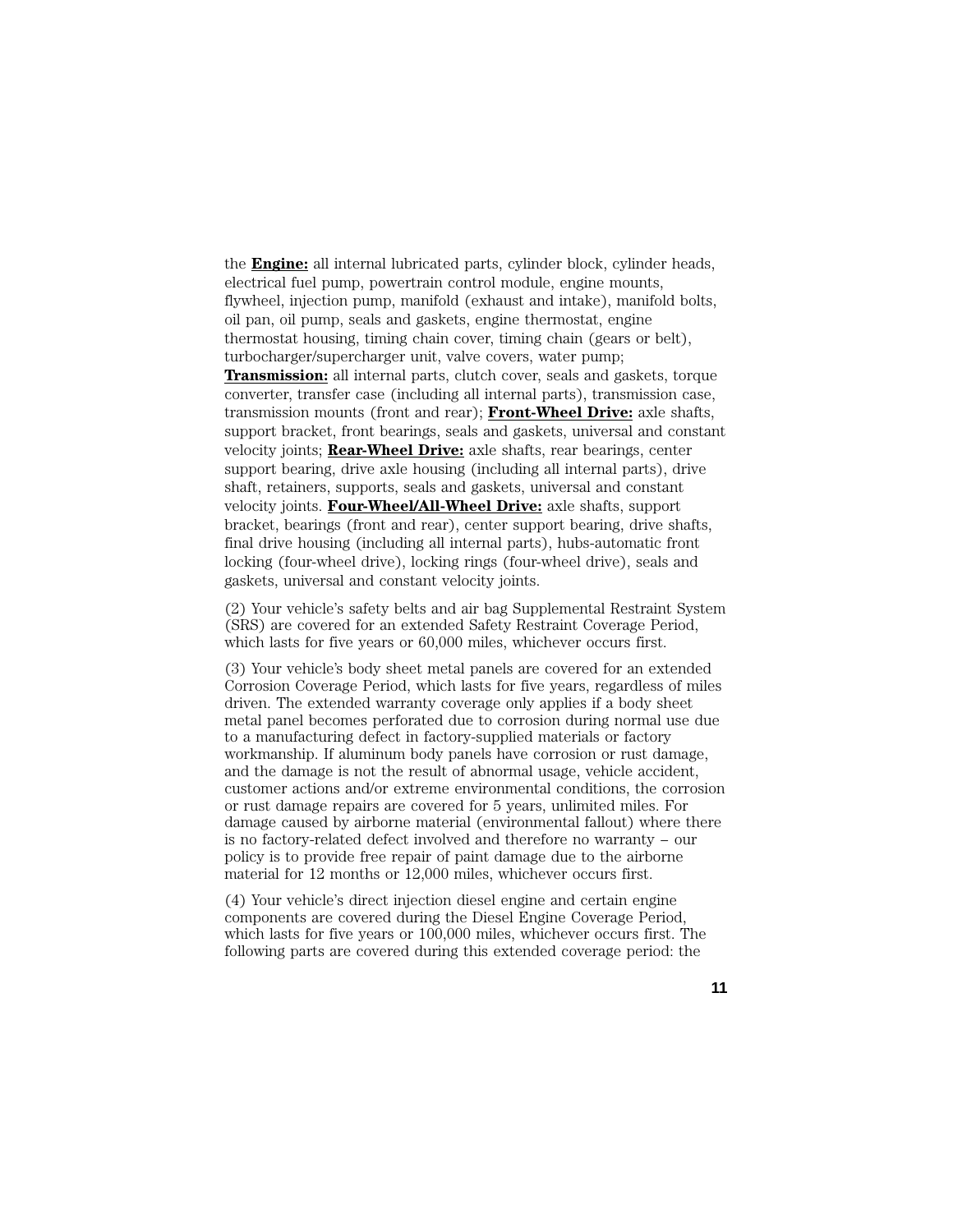engine, cylinder block, heads and all internal parts, intake and exhaust manifolds, timing gear, harmonic balancer, valve covers, oil pan and pump, water pump, fuel system (excluding fuel lines, fuel tank and frame mounted fuel conditioning module sometimes referred to as the frame mounted pump/filter/water separator or frame mounted fuel filter/water separator), high pressure lines, gaskets and seals, glow plugs, turbocharger, two-stage turbocharger assembly, turbocharger actuator, powertrain control module, high pressure fuel injection pump assembly, injectors, injection pressure sensor, fuel rail pressure sensor, exhaust back pressure regulator and sensor, exhaust pressure sensor, manifold pressure sensor, intake air temperature sensor, crankshaft position sensor, camshaft position sensor, accelerator switch.

(5) The electrical drivetrain system of your vehicle is covered by the Hybrid & Electric Vehicle Unique Component coverage for eight years or 100,000 miles, whichever comes first. The components in the electrical drivetrain system of your vehicle will vary, depending on whether your vehicle is a hybrid, plug-in hybrid, but you can rest assured knowing that your vehicle's electrical drivetrain system is covered by this comprehensive warranty. Depending on your vehicle, electrical drivetrain system components covered by this warranty may include, and are not limited to: high-voltage battery, high-voltage battery connector, battery energy control module (BECM), on-board charger, inverter system controller (ISC), DC/DC converter, hybrid continuously variable transmission or electric driveline motor and transmission range sensor. If an electrical drivetrain system component requires replacement under warranty, it may be replaced with a new, factory remanufactured, or factory refurbished component, at Ford's discretion. Refurbished battery components selected for your vehicle will align with your vehicle's age and mileage, and meet Ford's stringent requirements and standards. (see "Note: High-Voltage Battery Gradual Capacity Loss" below).

#### **Note: High Voltage Battery Gradual Capacity Loss**

The high voltage battery will experience gradual capacity loss with time and use, similar to all batteries, which is considered normal wear and tear. Loss of battery capacity due to or resulting from gradual capacity loss is NOT covered under the New Vehicle Limited Warranty. See your Owner's Manual for important tips on how to maximize the life and capacity of the high voltage battery.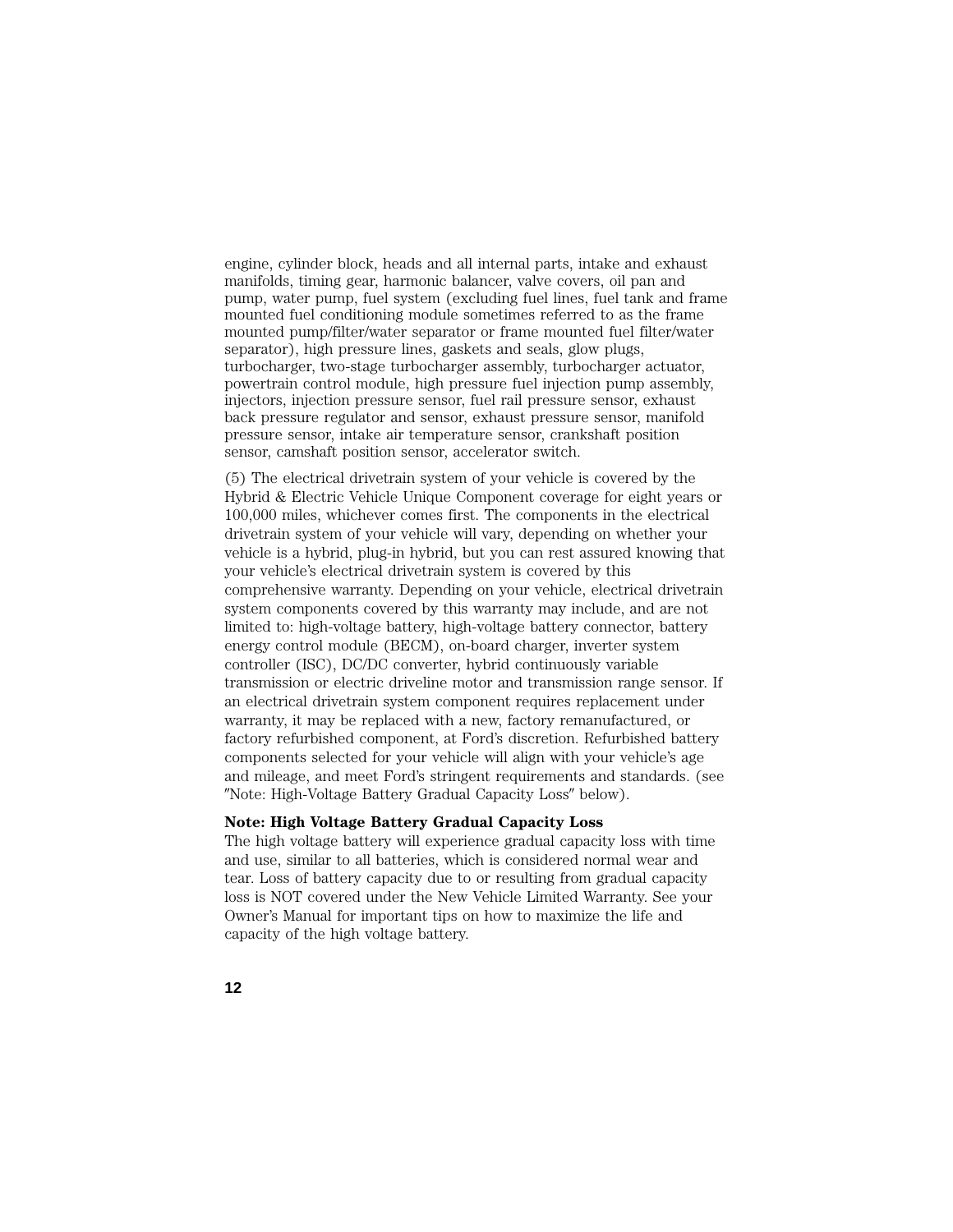**NOTE:** Some components may also be covered by the Emissions Warranties. For more information, see pages 19-35.

If you own or lease a 2022-model Next Generation Police Interceptor Vehicle (NGPI), refer to the Warranty Addendum Card that was given to you when you took delivery of your vehicle for further explanation of Amendments to the New Vehicle Limited Warranty. The Warranty Addendum applies only the NGPI vehicles delivered in the State of Florida and New York.

## **WHAT IS NOT COVERED UNDER THE NEW VEHICLE LIMITED WARRANTY?**

#### **Damage Caused By:**

- accidents, collision or objects striking the vehicle (including driving through a car wash)
- theft, vandalism, or riot
- fire or explosion
- using contaminated or improper fuel/fluids
- customer-applied chemicals or accidental spills
- driving through water deep enough to cause water to be ingested into any component. i.e. powertrain components
- misuse of the vehicle, such a driving over curbs, overloading, racing or using the vehicle as a permanent stationary power source

**(Plug-InVehicles only) - The New Vehicle Limited Warranty does not cover: damage to the 120V convenience cord caused by misuse of the cord. Always use the convenience cord in a manner that conforms to the directions found in the Owner's Manual.**

#### **Damage Caused by Alteration or Modification**

The New Vehicle Limited Warranty does not cover any damage caused by:

- alterations or modifications of the vehicle, including the body, chassis, electronics or their components, after the vehicle leaves the control of Ford Motor Company
- tampering with the vehicle, tampering with the emissions systems or with the other parts that affect these systems (for example, but not limited to exhaust and intake systems)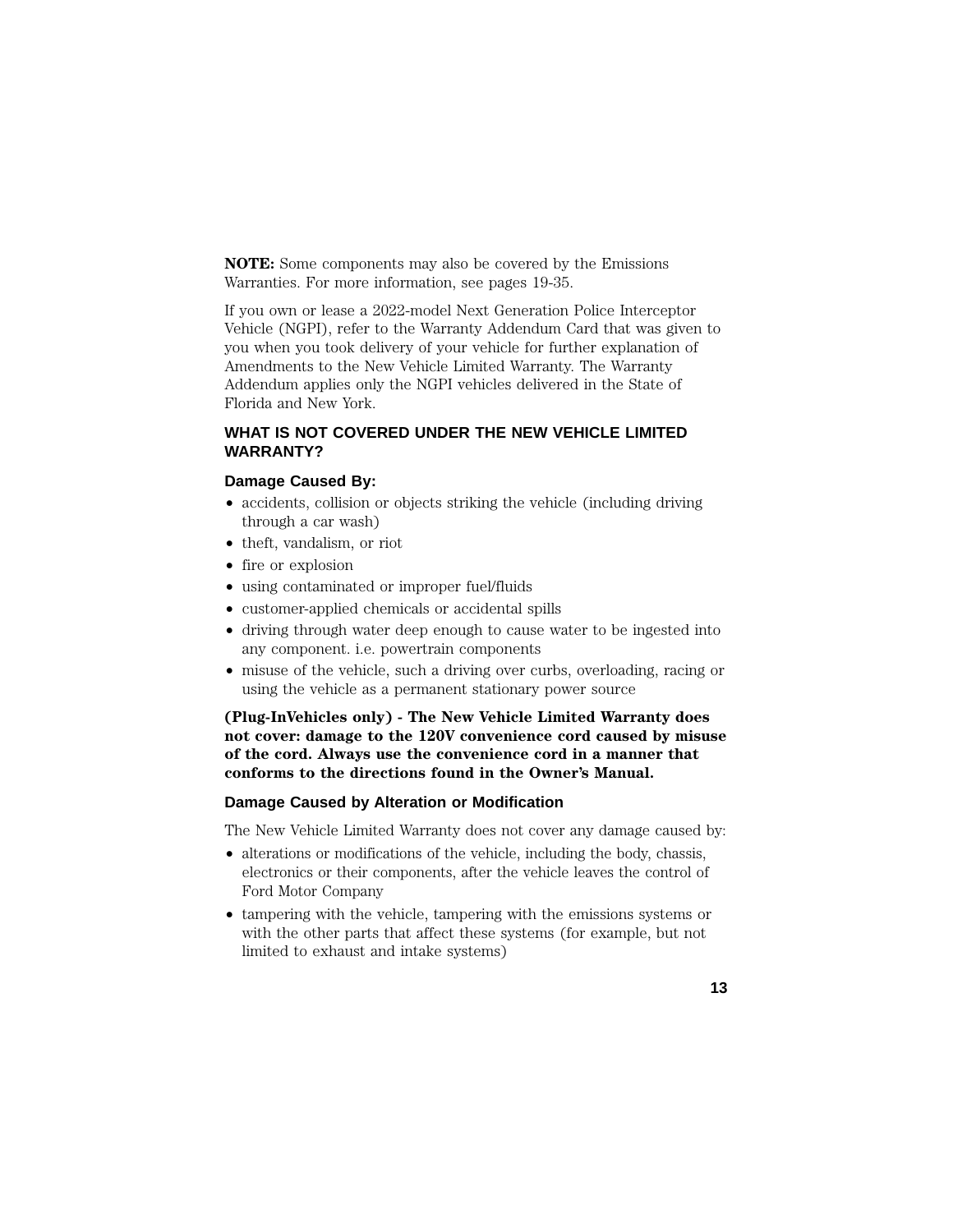• the installation or use of a non-Ford Motor Company part or software (other than a certified emissions part or software) or any part or software (Ford or non-Ford) designed for off-road use only installed after the vehicle leaves the control of Ford Motor Company, if the installed part fails or causes a Ford part to fail. Examples include, but are not limited to lift kits, oversized tires, roll bars, cellular phones, alarm systems, automatic starting systems and performance-enhancing powertrain components or software and performance "chips".

Your vehicle may allow, enable or facilitate the use of certain non-Ford Motor Company software. Ford is not responsible for the functionality of such software. Ford may disallow, discontinue or modify your ability to use such software at any time without prior notification or incurring any warranty or other obligation. Non-Ford Motor Company software may be governed by End User License Agreement or warranty provided by the software provider. For Ford Motor Company software see End User License Agreement found in the Owner Manual.

#### **Damage Caused by Use and/or the Environment**

The New Vehicle Limited Warranty does not cover surface rust, deterioration and damage of paint, trim, upholstery, and other appearance items that result from use and/or exposure to the elements. You, as the owner, are responsible for these items. Some examples are:

- dings, dents
- cuts, burns, punctures or tears
- road salt
- tree sap, bird and bee droppings
- windstorm, lightening, hail
- earthquake
- freezing, water or flood
- stone chips, scratches (some examples are on paint and glass)
- windshield stress cracks. However, limited coverage on windshield stress cracks will be provided for the first 12 months or 12,000 miles (whichever occurs first), even though caused by use and/or exposure to the elements.
- **14**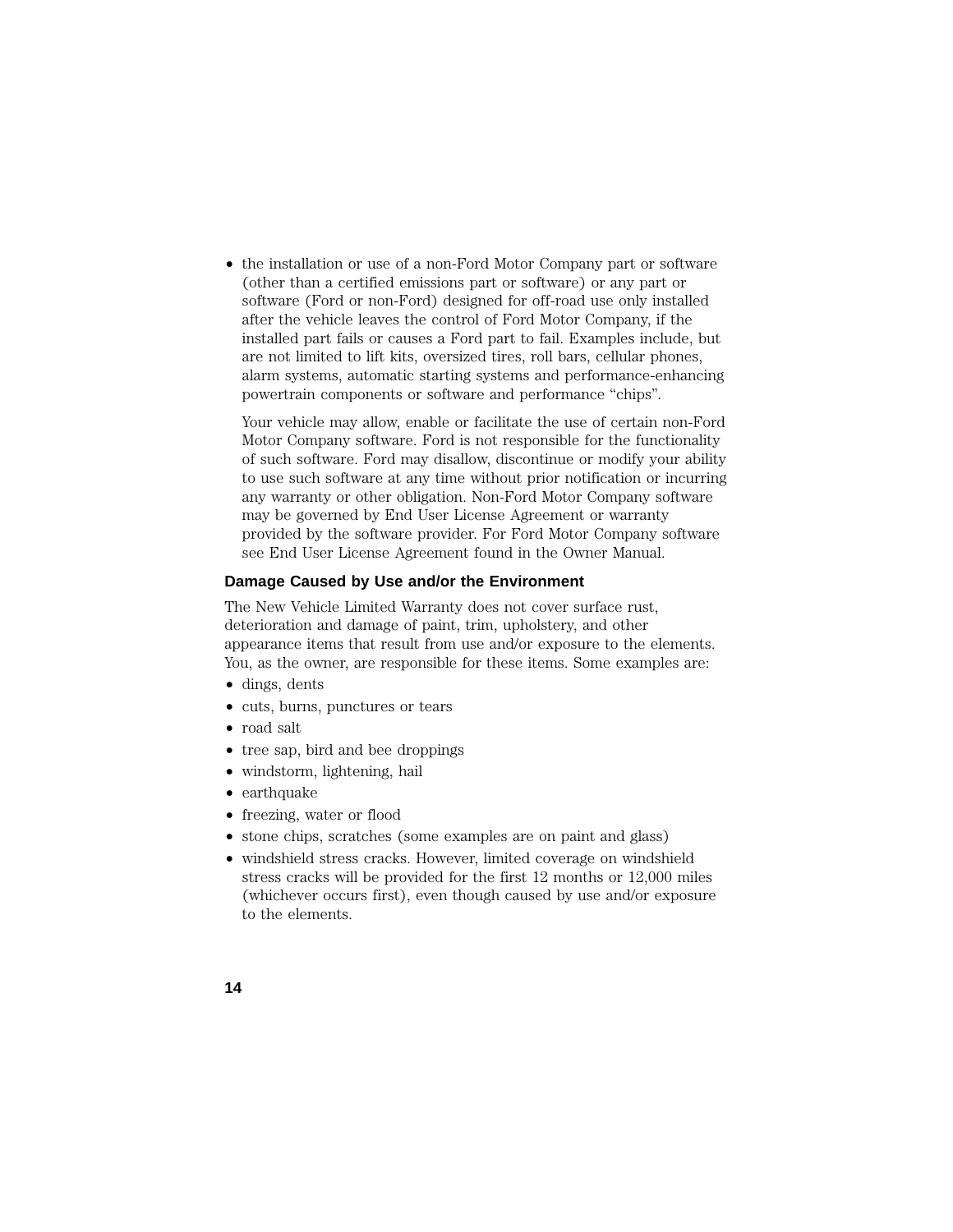#### **Maintenance/Wear**

The New Vehicle Limited Warranty does not cover: (1) parts and labor needed to maintain the vehicle; and (2) the replacement of parts due to normal wear and tear. You, as the owner, are responsible for these items. See your Owner's Manual. Some examples of maintenance and normal wear are:

- oil changes
- oils, lubricants, other fluids
- oil/air filters
- tire rotation/inflation
- cleaning/polishing
- brake pad/lining\*

\* Ford will replace or adjust certain maintenance items when necessary, free of charge during a limited period:

- Wiper blade replacements will be provided during the first six months in service, regardless of miles driven.
- Wheel alignments and tire balancing will be provided during the first 12 months or 12,000 miles in service, whichever occurs first.
- Brake pad/lining replacements will be provided during the first 12 months or 18,000 miles in service, whichever occurs first.

#### **SYNC Hands-Free Communications and Entertainment System**

If your vehicle is equipped with SYNC, the New Vehicle Limited Warranty does not cover repairs under certain conditions, such as failure to provide proper installation environment. The New Vehicle Limited Warranty does not cover repairs for certain damage or loss, such as:

- Loss of personal recording media, software or data
- Loss, change, or discontinuation of functionality because of: • system updates to Ford Motor Company software or lack of compatibility with non-Ford Motor Company electronic devices
	- non-Ford Motor Company software, or
	- obsolescence of vehicle software or hardware
	- lack of network coverage or availability

**15**

• wiper blades\*

• clutch linings

- wheel alignments and tire balancing\*
-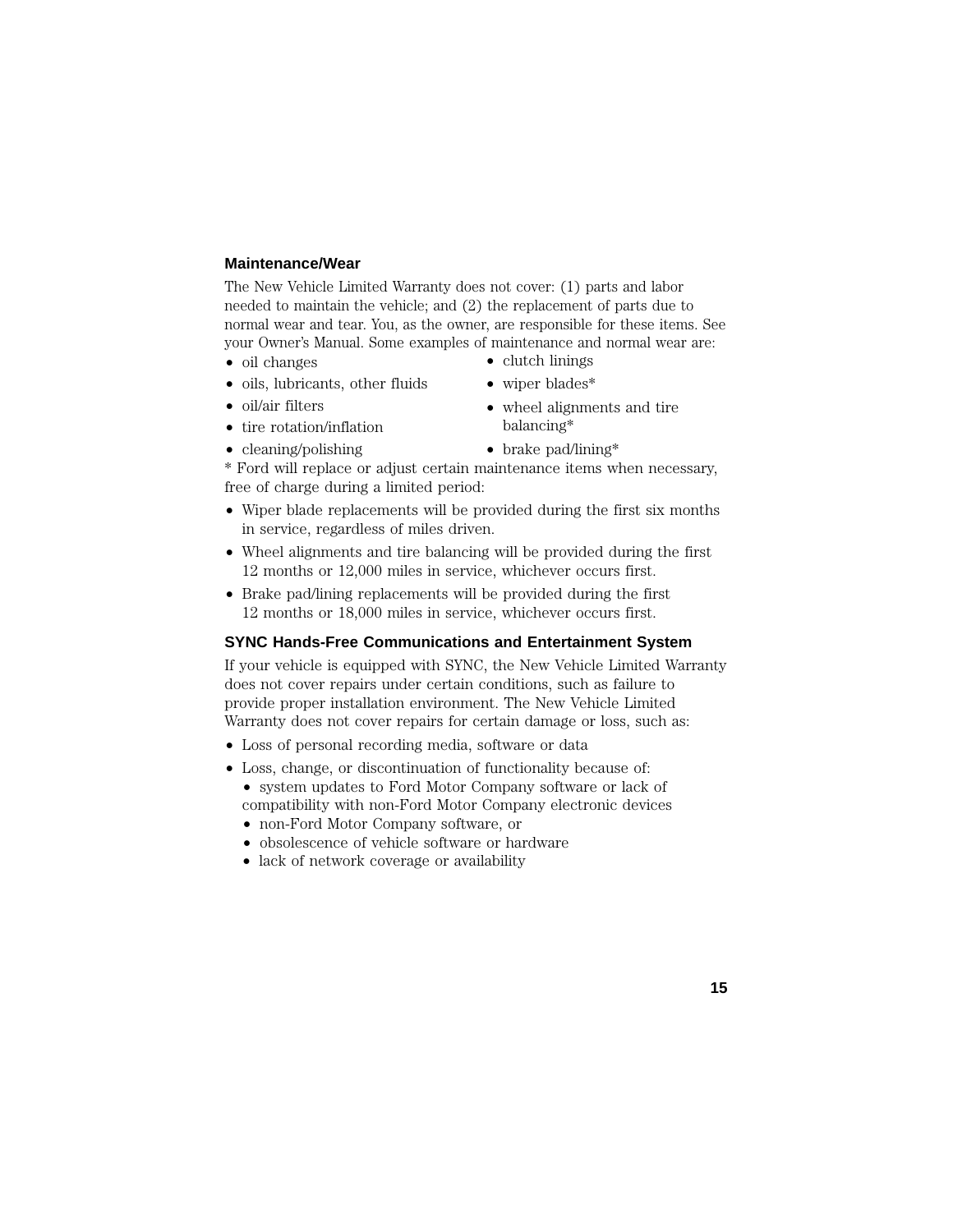- Damage caused by:
	- abnormal use such as insertion of foreign objects, fluid spillage
	- unauthorized modification to alter functionality or capability
	- computer or internet viruses, bugs, or malware, such as worms, Trojan Horses, cancelbots
	- installation of unauthorized software, peripherals and attachments
	- unauthorized, unapproved and/or incompatible repairs, upgrades and modification
	- the defective function or obsolescence of your cellular phone or digital media device (for example, inadequate signal reception by the external antenna, viruses or other software problems)

#### **Tire Wear or Damage**

The New Vehicle Limited Warranty does not cover normal wear or worn out tires. Tires will not be replaced (unless required by a warranty repair) for wear or damage including:

- tire damage from road hazard such as cuts, snags, bruises, bulges, puncture, and impact breaks
- tire damage due to under or over inflation, tire chain use, racing, spinning (as when stuck in snow or mud), improper mounting or dismounting, or tire repair

#### **Other Items or Conditions Not Covered**

The New Vehicle Limited Warranty does not cover:

- vehicles that have had the odometer disconnected, altered, or inoperative for an extended period of time with the result that the actual mileage cannot be determined
- vehicles that have ever been labeled or branded as dismantled, fire, flood, junk, rebuilt, reconstructed, or salvaged; this will void the New Vehicle Limited Warranty
- vehicles that have been determined to be a total loss by an insurance company; this will void the New Vehicle Limited Warranty
- converted ambulances that are not equipped with the Ford Ambulance Prep Package, see important information about ambulance conversions (page 40)

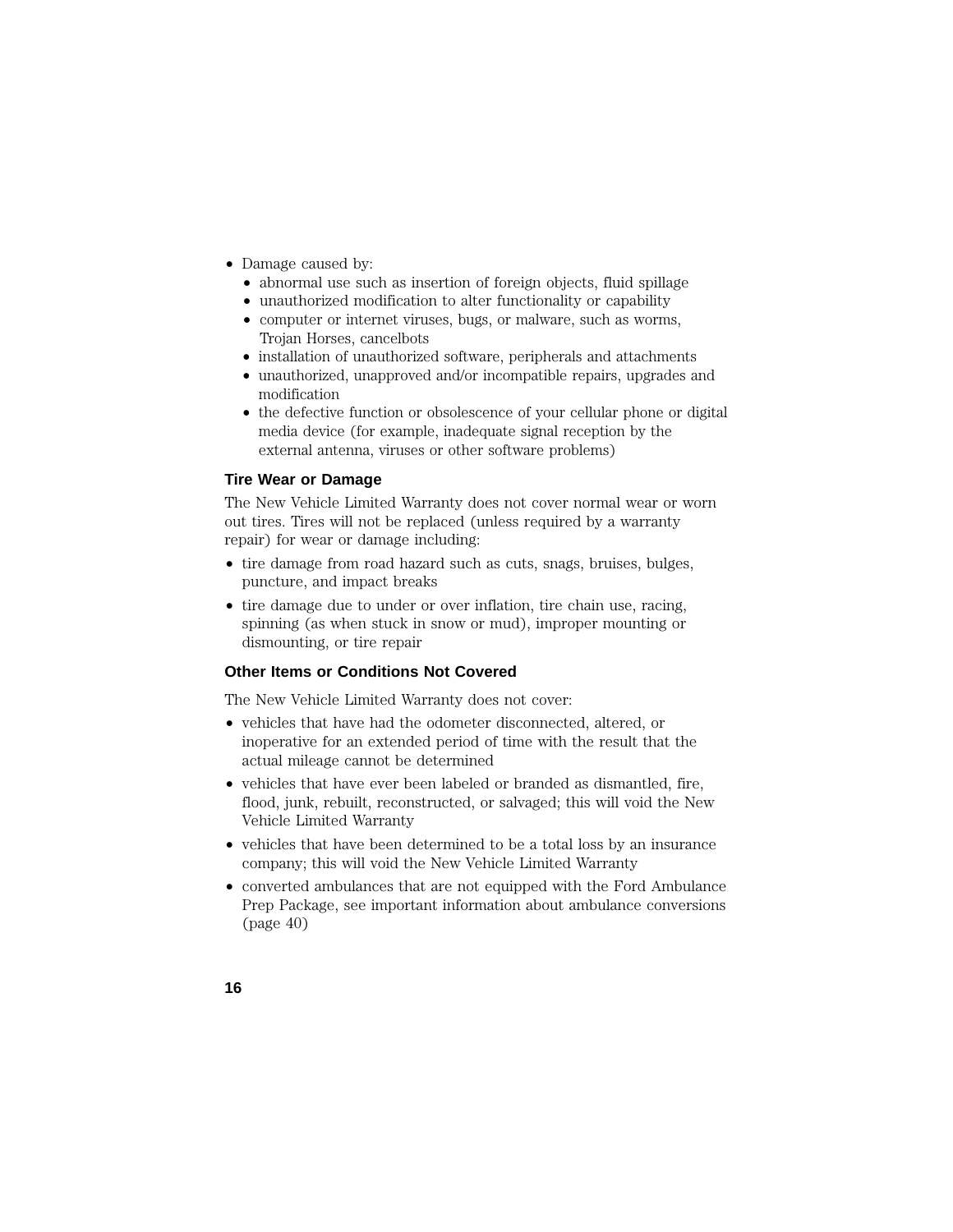- aftermarket parts or components, sometimes installed by Ford Motor Company or an authorized Ford dealership, may not be covered by the New Vehicle Limited Warranty. Any damage caused to Ford components due to the failure of aftermarket parts (other than a certified emissions part) is not covered.
- high-voltage battery replacement due to improper vehicle storage. Refer to the Owner's Manual for the proper ways your vehicle's battery must be maintained in the event the vehicle is not driven or is stored for an extended period of time.
- The Lithium-ion battery (EV battery) will experience gradual capacity loss with time and use (similar to all lithium-ion batteries), which is considered normal wear and tear. Loss of battery capacity due to or resulting from gradual capacity loss is NOT covered under the New Vehicle Limited Warranty. See your Owner's Manual for important tips on how to maximize the life and capacity of the Lithium-ion battery.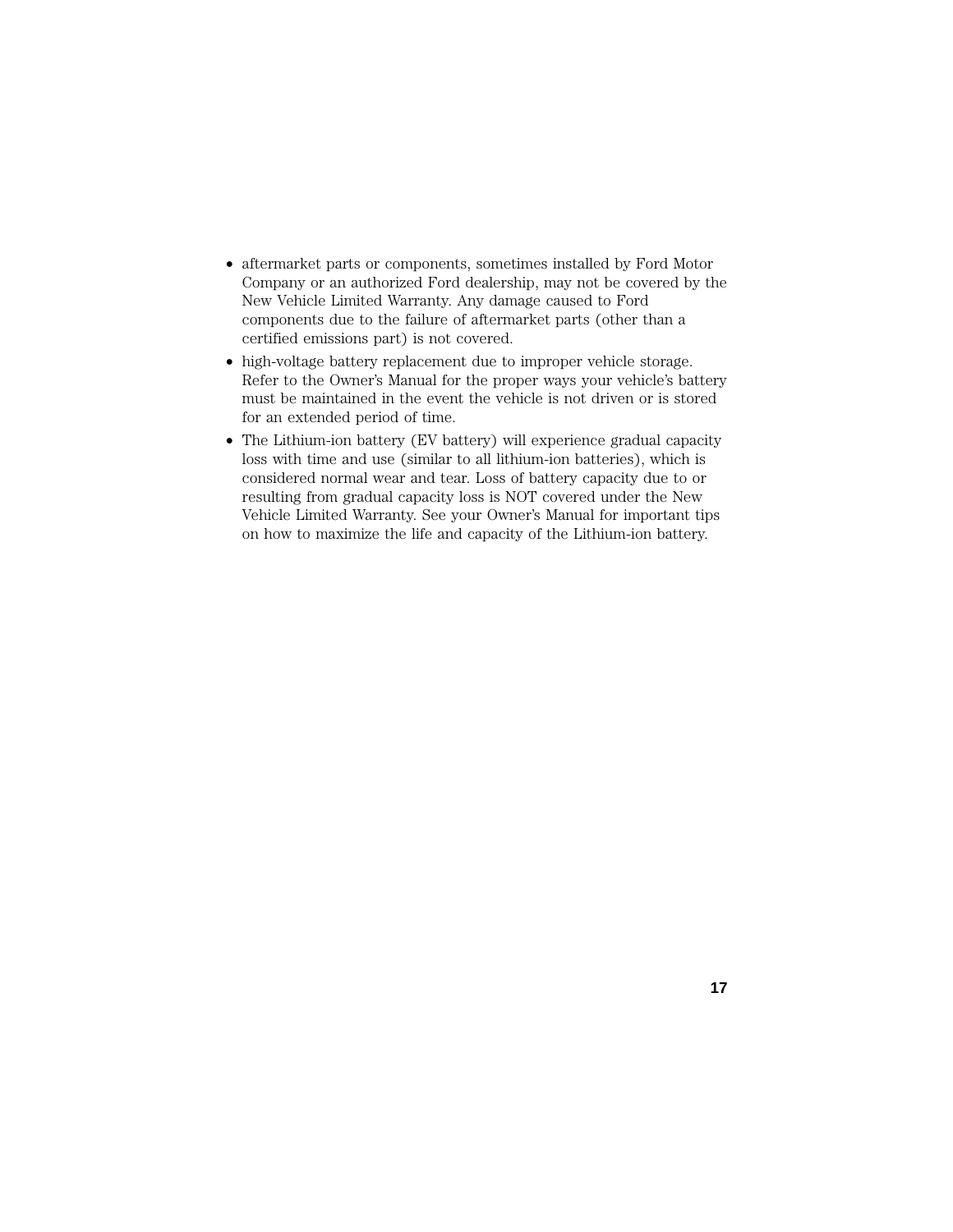# **4. In addition ...**

## **ROADSIDE SERVICE ASSISTANCE (UNITED STATES, PUERTO RICO, AND U.S. VIRGIN ISLANDS)**

Your vehicle is covered by the complimentary Ford Roadside Assistance Program (unless you are driving a daily rental unit). Under this program, Ford will cover:

- Towing to the nearest Ford Motor Company dealership, or towing to your selling dealership if within 35 miles of the disablement
- Flat tire change (vehicle must have useable spare)
- Fuel delivery (limited to two occurrences in a 12-month period up to 2 gal. gas, 5 gal. diesel)
- 12V Battery jump starts
- Lock-out assistance (replacement key cost is customer responsibility)
- Winch out services: includes pulling a vehicle within 100 feet of a paved or county maintained road. No recoveries.

The Roadside Assistance Program is separate from the New Vehicle Limited Warranty. It begins at the warranty start date and lasts for five years or 60,000 miles (whichever occurs first). If you need towing beyond the five years or 60,000 miles (whichever occurs first) period, Ford can arrange roadside assistance and charge your credit card. If the reason for the vehicle disablement is later found to be covered by another Ford warranty, Ford will provide a refund for the tow charge under the other warranty, through the dealership.

## **For emergency roadside assistance, call 1-800-241-3673, 24 hours a day, 365 days a year.**

Ford Rent-A-Car (FRAC) and Dealer Daily Rental (DDR) vehicles that must be towed because a covered repair failed during the warranty coverage period, Ford will cover towing to the nearest Ford Motor Company dealership.

Ford Motor Company reserves the right to modify or discontinue Roadside Assistance at any time. Certain restrictions apply to Roadside Assistance benefits. Call 1-800-241-3673 for further details.

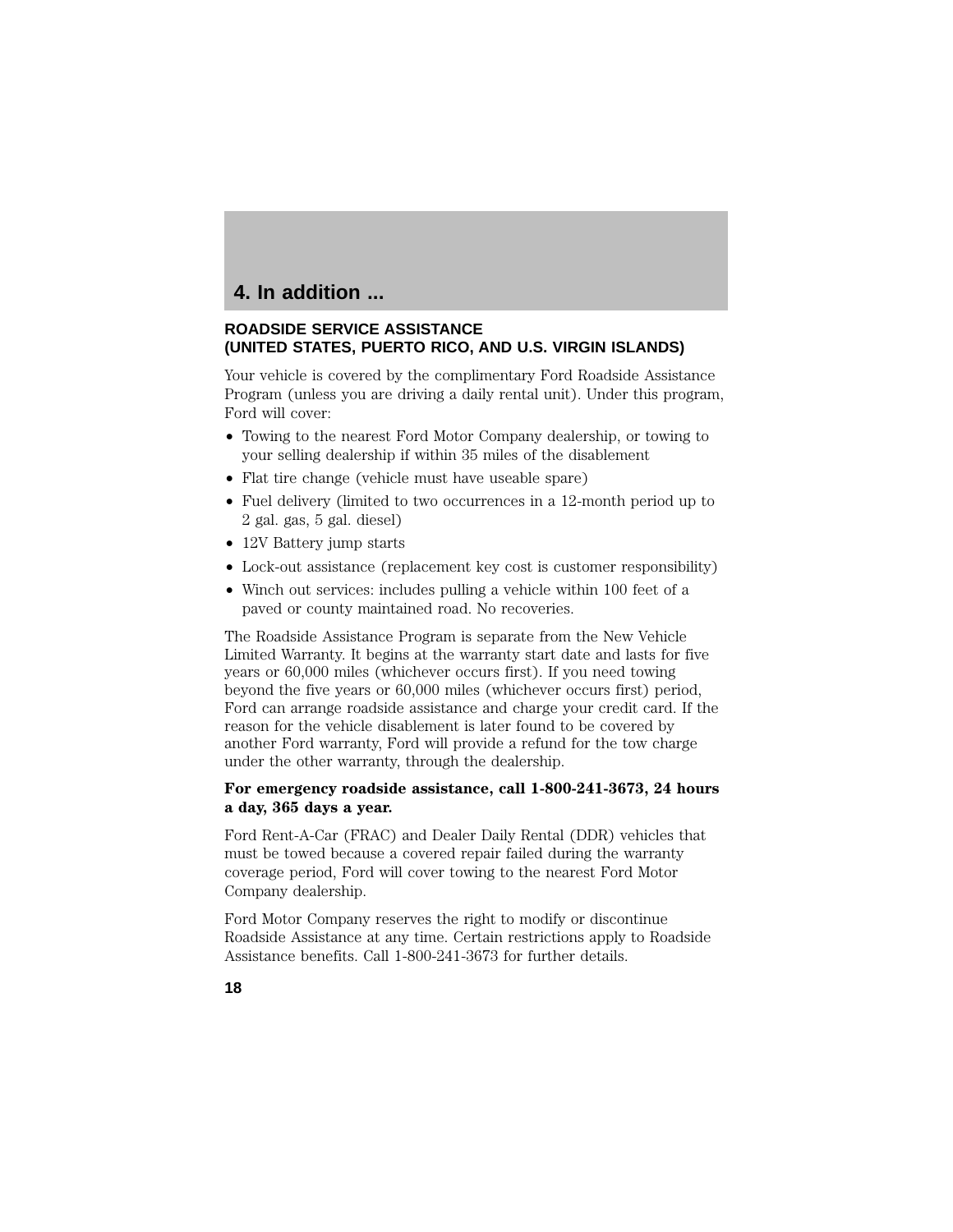# **5. Federal requirements for emissions warranties**

## **QUICK REFERENCE: EMISSIONS WARRANTY COVERAGE**

This chart shows your warranty coverage under two emissions warranties that Ford Motor Company provides, in compliance with Federal requirements. The warranties are:

- Emissions Defects Warranty
- 



\* Applies to vehicles up to 8,500 pounds gross vehicle weight rating (GVWR) Applies to venicies up to 8,500 pounds gross vehicle weight rating (GVWR) up to 19,500<br>Applies to trucks over 8,500 pounds gross vehicle weight rating (GVWR) up to 19,500<br>pounds gross vehicle weight rating (GVWR). Vocatio for defects that affect compliance with greenhouse gas requirements.

For full details on emissions control coverage, see:

- ➡ **Emissions Defect Warranty** (page 20)
- ➡ **Emissions Performance Warranty** (page 21)
- ➡ **What is Covered?** (pages 22-24)
- ➡ **What is Not Covered?** (page 24)

**NOTE: Fully-electric vehicles are not eligible for any emissions warranties described in this booklet.**

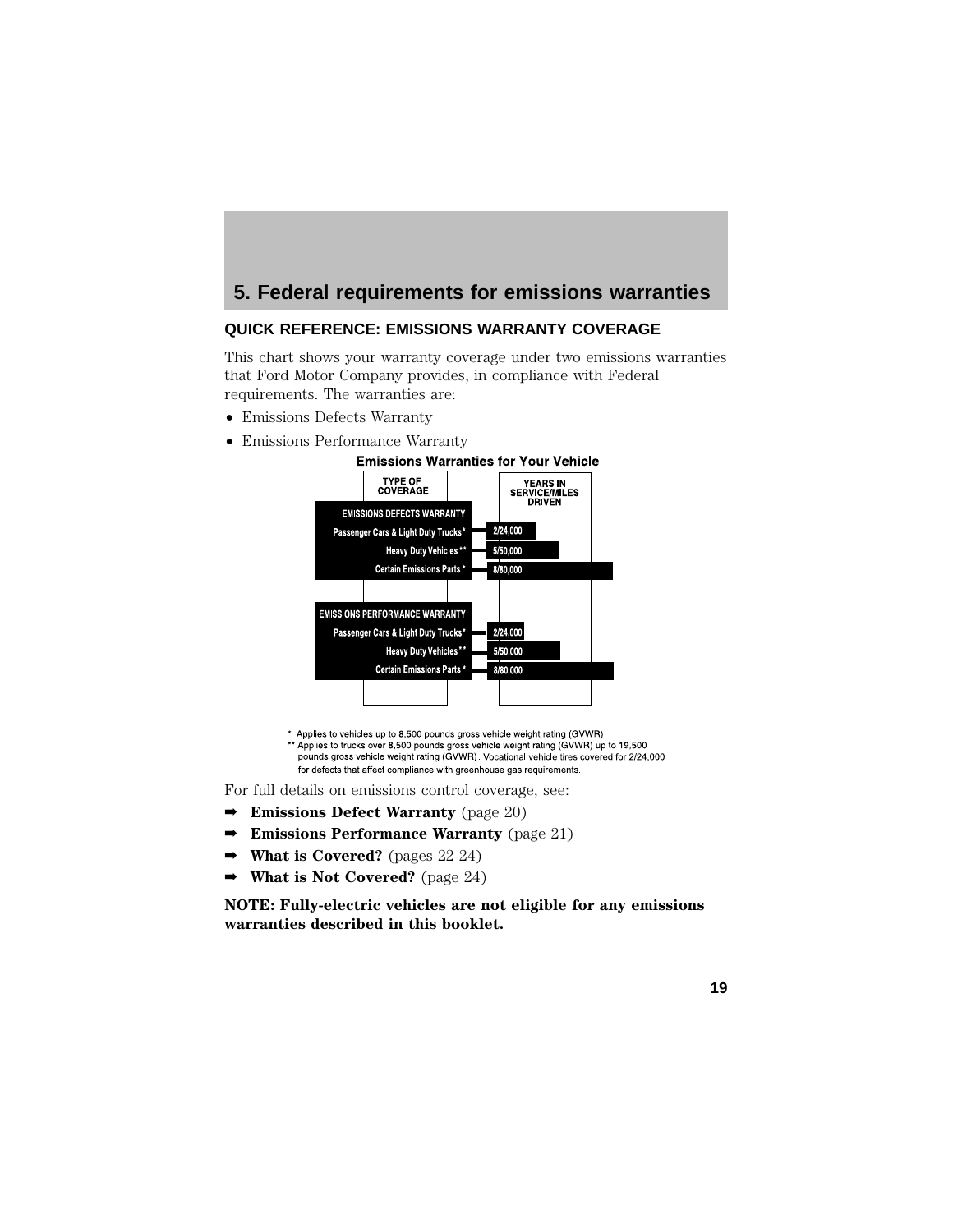#### **EMISSIONS DEFECT WARRANTY COVERAGE**

During the warranty coverage period, Ford Motor Company warrants that:

- your vehicle or engine is designed, built, and equipped to meet at the time it is sold - the emissions regulations of the U.S. Environmental Protection Agency (EPA).
- your vehicle or engine is free from emission-related defects in factory-supplied materials or workmanship, which are defects that could prevent the vehicle or engine from conforming with applicable EPA regulations.
- you will not be charged for diagnosis, repair, replacement, or adjustment of parts containing an emissions-related defect. A list of emission-related parts can be found in **What is Covered?** on pages 22-24.

The warranty coverage period for:

- The emissions defects warranty coverage period for passenger cars and light duty trucks (applies to vehicles up to 8,500 pounds GVWR) is as follows:
	- 8 years or 80,000 miles (whichever occurs first) for catalytic converters, electronic emissions control unit, and onboard emissions diagnostic devices, including the Battery Energy Control Module (BECM).
	- 2 years or 24,000 miles (whichever occurs first) for all other covered parts. (Note: Ford's 3-year, 36,000-mile bumper-to-bumper coverage, as described above, surpasses this mandatory federal coverage.)
- Heavy duty vehicles (applies to trucks over 8,500 pounds GVWR up to 19,500 pounds GVWR)
	- The emissions warranty coverage period for heavy duty vehicles (HDVs) is 5 years or 50,000 miles (whichever comes first) for all parts covered by your emissions warranty.

The 5 year or 50,000 mile warranty includes coverage of components whose failure would increase the vehicle's emissions of air conditioning refrigerants.

• **Only for HDVs designated as vocational vehicles on the underhood VEHICLE EMISSION CONTROL INFORMATION** label: Tire defects that affect compliance with greenhouse gas requirements are covered for 2 years or 24,000 miles, whichever comes first.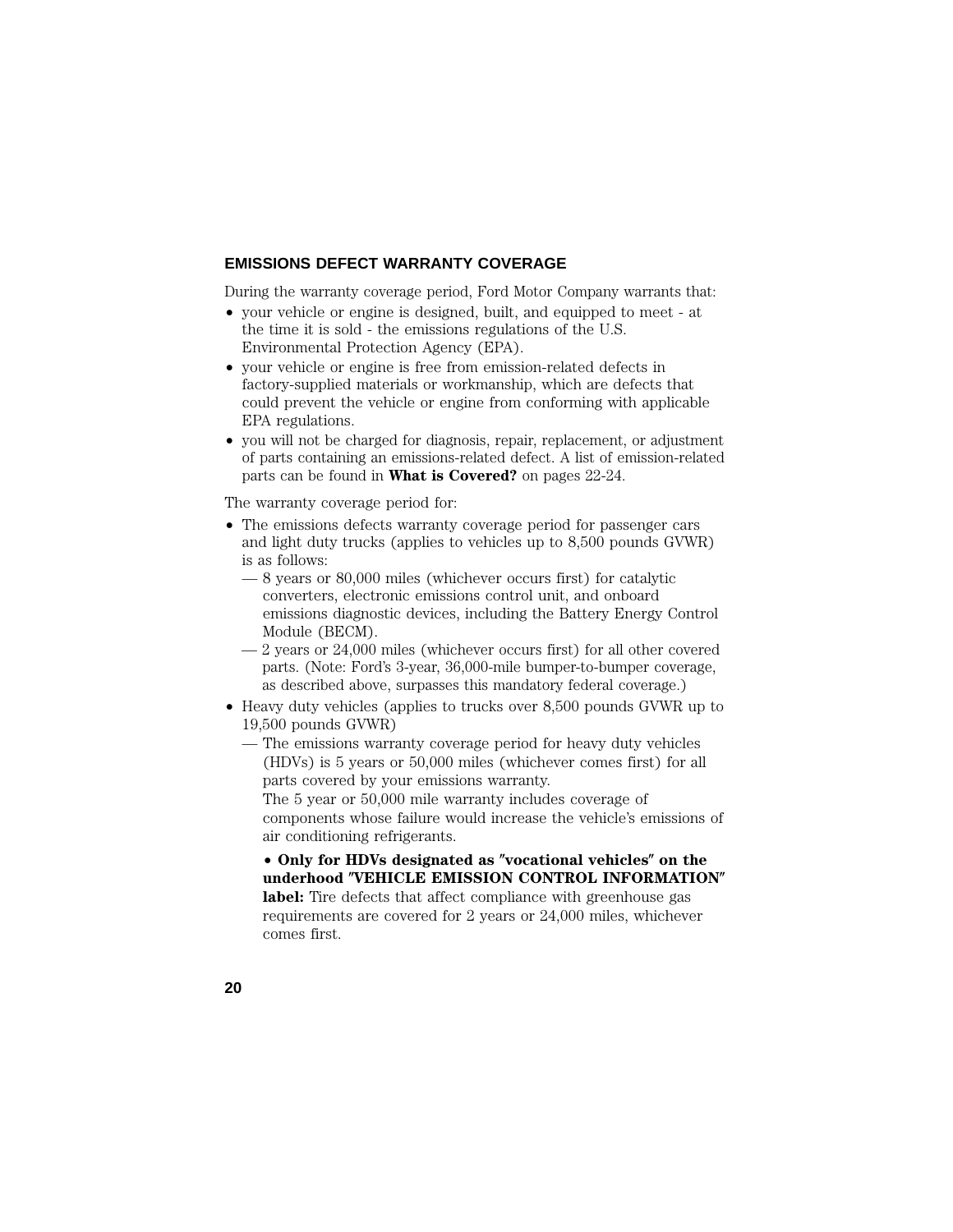#### **EMISSIONS PERFORMANCE WARRANTY COVERAGE**

Under Emissions Performance Warranty Coverage, Ford Motor Company will repair, replace, or adjust - with no charge for labor, diagnosis, or parts any emissions control device or system, if you meet all of the following conditions:

- You have maintained and operated your vehicle according to the instructions on proper care in the **Owner's Manual** and this booklet.
- Your vehicle fails to conform, during the warranty coverage period, to the applicable national EPA standards, as determined by an EPA approved inspection and maintenance program.
- You are subject to a penalty or sanction under local, state, or federal law because your vehicle has failed to conform to the emissions standards. (A penalty or sanction can include being denied the right to use your vehicle.)
- Your vehicle has not been tampered with, misused, or abused.

The warranty coverage period for:

- Passenger cars and light duty trucks (applies to vehicles up to 8,500 pounds GVWR) is as follows:
	- 8 years or 80,000 miles (whichever occurs first) for catalytic converter, electronic emissions control unit, and onboard emissions diagnostic devices.
	- 2 years or 24,000 miles (whichever occurs first) for all other covered parts .
- Heavy duty vehicles (applies to trucks over 8,500 pounds GVWR up to 19,500 pounds GVWR)
	- 5 years or 50,000 miles (whichever occurs first) for all covered parts.

See **WHAT IS COVERED?** below for list of covered parts.

Note that the warranty period begins on the **Warranty Start Date** as specified on page 2 of this booklet.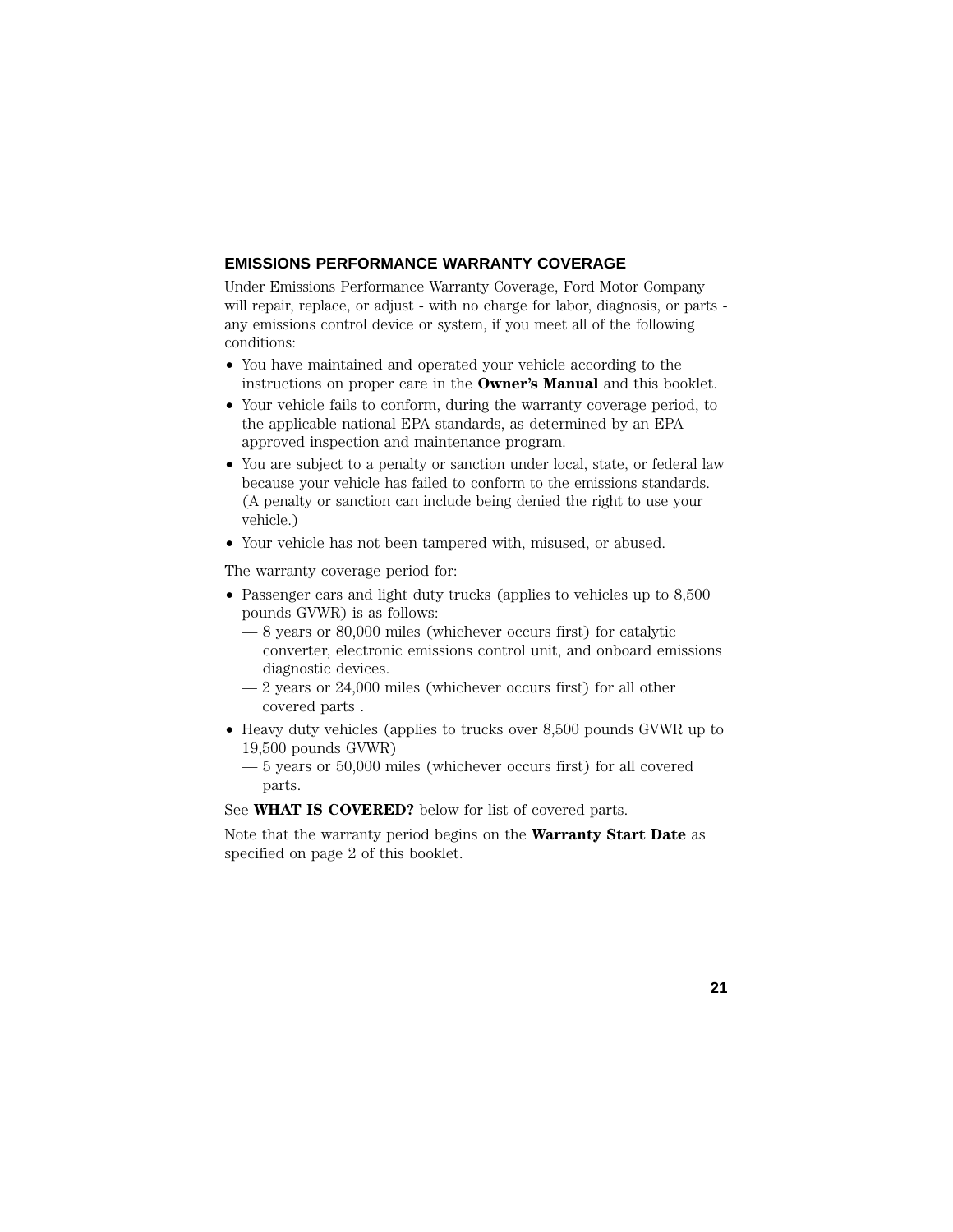## **WHAT IS COVERED?**

For your vehicle if these parts contain an emissions-related defect, they are covered by both the Emissions Defect Warranty and the Emissions Performance Warranty.

- Air Flow Sensor
- Air/Fuel Feedback Control System and Sensors
- Air Induction System
- Battery Energy Control Module (BECM)
- Brake Hydraulic/Electric Control Assembly (Plug-in Hybrid vehicles only)
- Brake Vacuum Pump (Plug-in Hybrid vehicles only)
- Catalytic Converters (including Selective Catalytic Reduction and Diesel Oxidation Catalysts)
- Charger and Bracket Assembly High Voltage Battery (Hybrid and Plug-in Hybrid vehicles only)
- Cold Start Enrichment System (diesel only)
- Controls for Deceleration (diesel only)
- Converter and Bracket Assembly High Voltage to Low Voltage (Hybrid and Plug-in Hybrid vehicles only)
- Diesel Exhaust Fluid System
- Diesel Particulate Filter
- Electronic Ignition System (diesel only)
- Electronic Engine Control Sensors and Switches
- Powertrain Control Module (PCM)/ Engine Control Module (ECM)\*
- Evaporative Emission Control System
- Exhaust Gas Recirculation (EGR) System
- Exhaust Manifold
- Exhaust Pipe (Manifold to Catalyst)
- Fuel Filler Door Sensor (Hybrid and Plug-in Hybrid vehicles only)
- Fuel Filler Tube and Seal (non-diesel only)
- Fuel Injection System
- Fuel Injector Supply Manifold
- Fuel Tank (non-diesel only)
- Fuel Tank Pressure Control Valve
- Heating Element of Back Window (3.0L diesel F-150 only)
- High Voltage Battery (Hybrid and Plug-in Hybrid vehicles only)
- HVAC Controller (Plug-in Hybrid vehicles only)
- Ignition Coil and/or Control Module
- Intake Manifold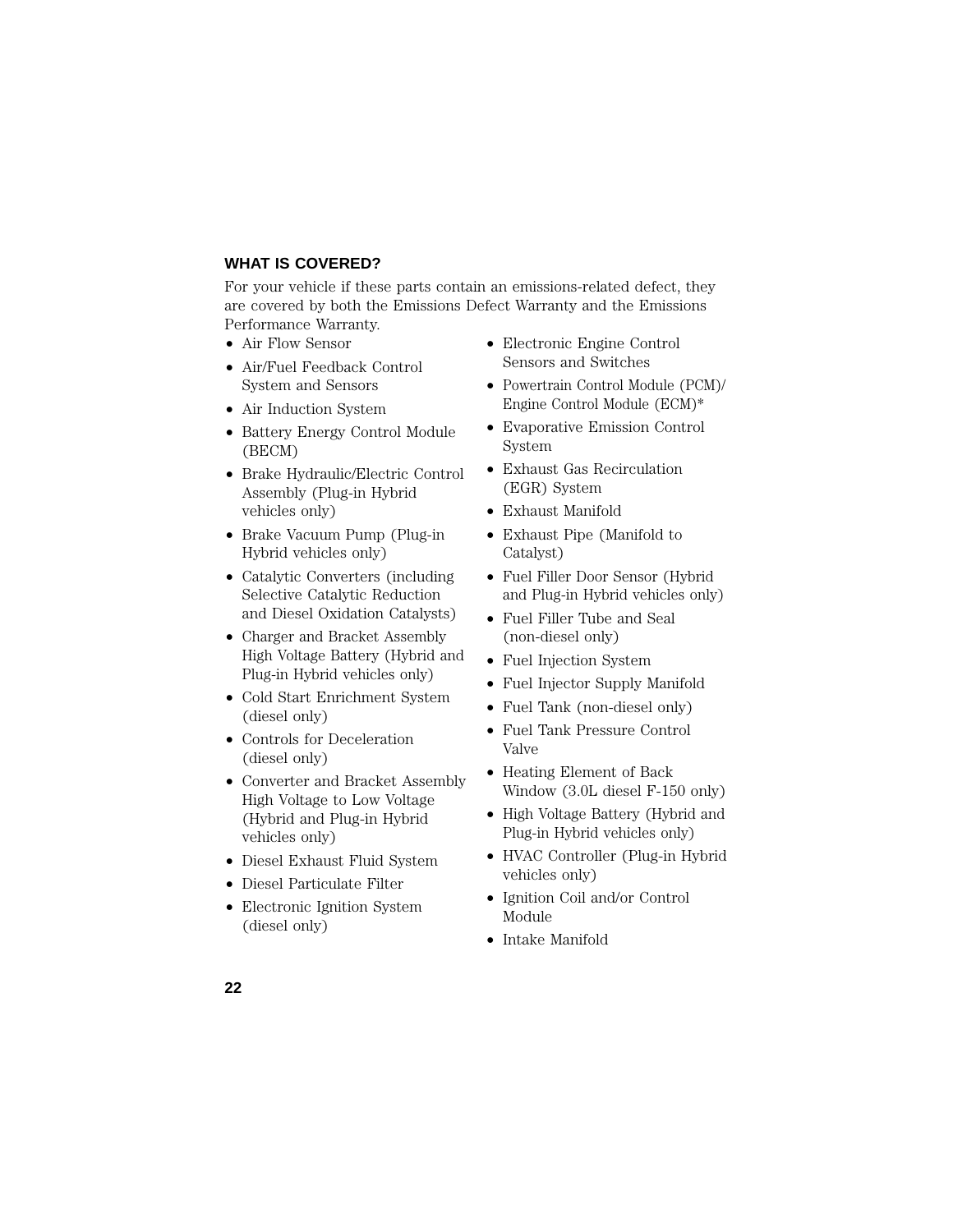- Intercooler Assembly Engine Charger
- Inverter System Controller (Plug-in Hybrid vehicles only)
- Jumper Assembly Charge Inlet to Charger (Hybrid and Plug-in Hybrid vehicles only)
- Jumper Assembly DC/DC Converter to High Voltage Panel (Hybrid and Plug-in Hybrid vehicles only)
- Malfunction Indicator Lamp (MIL)/On-Board Diagnostic (OBD) System
- Module and Bracket Assembly Transmission Inverter Control (Hybrid and Plug-in Hybrid vehicles only)
- Motor Electronics Coolant Pump (Plug-in Hybrid vehicles only)
- PCV system and Oil Filler Cap
- \* Includes hardware and emissions related software changes only
- Onboard Charger (Plug-in Hybrid vehicles only)
- Secondary Air Injection System
- Spark Control Components
- Spark Plugs and Ignition Wires
- Thermostat
- Throttle Body Assembly (MFI)
- Transmission Assembly (Plug-in Hybrid vehicles only)
- Transmission Auxiliary Oil Pump (Plug-in Hybrid vehicles only)
- Transmission Fluid Temperature Sensor (Plug-in Hybrid vehicles only)
- Transmission Control Module (TCM) and Solenoids
- Turbocharger Assembly
- Vacuum Distribution System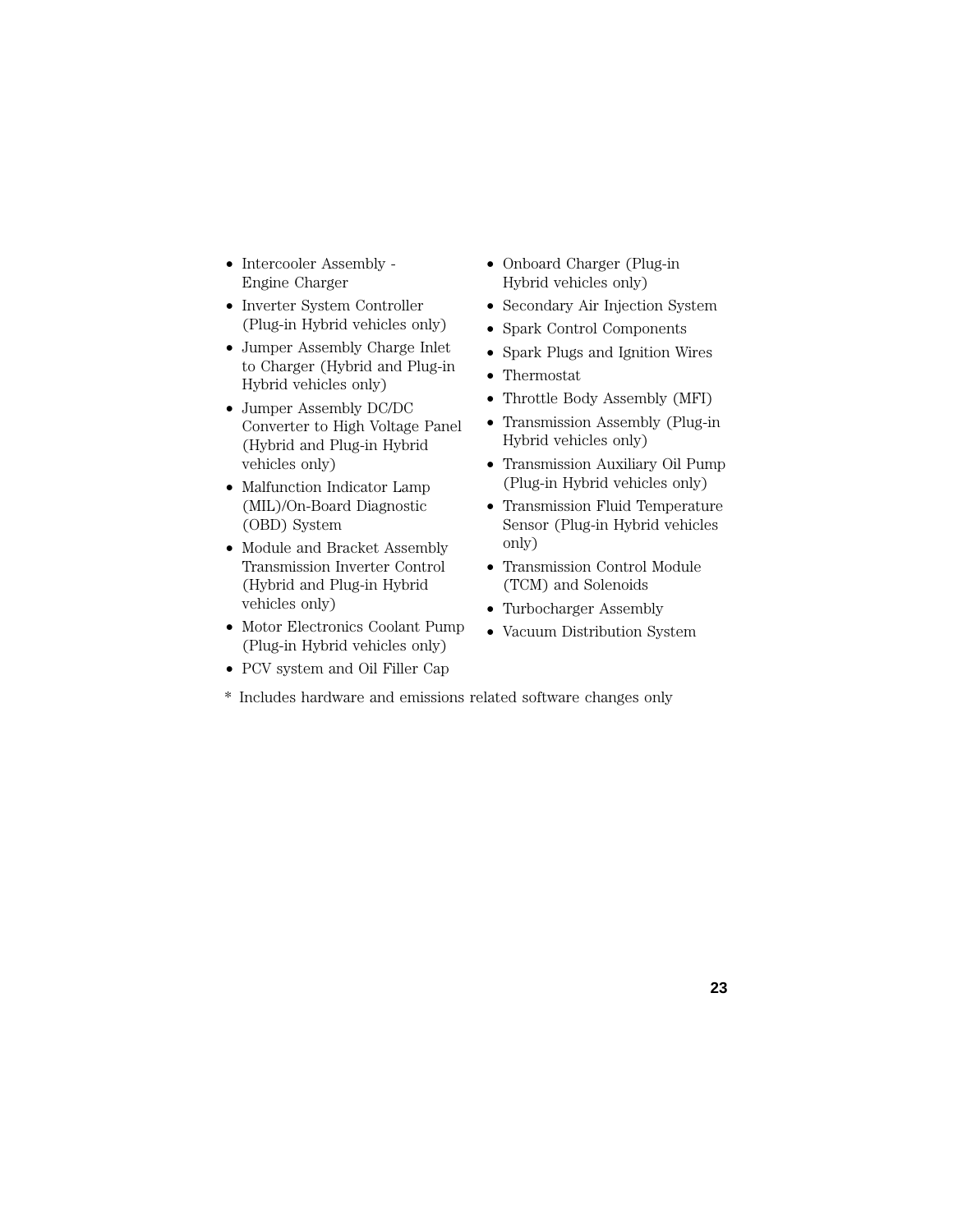#### **Important Information About List of Parts**

Also covered by the two emissions warranties are all emissions-related bulbs, hoses, clamps, brackets, tubes, gaskets, seals, belts, connectors, non-diesel fuel lines, sensors, and wiring harnesses that are used with components on the list of parts, above.

Concerning parts that should be replaced on a certain maintenance schedule: these parts remain under warranty until : (a) the first replacement time that is specified in your **Owner's Manual**; or (b) the time or mileage limits of the Federal Defect and Performance Warranties (whichever occurs first). Your Ford Motor Company dealer maintains a complete list of parts covered by the emissions performance warranty. For questions about emission-related parts, contact your dealer.

#### **WHAT IS NOT COVERED?**

Ford Motor Company may deny you emissions warranty coverage if your vehicle or a part does not contain an emissions-related defect or has failed because of abuse, neglect, improper maintenance, unapproved modifications, or any items included in **What Is Not Covered?**, pages 13-16.

If you need more information about getting service under the **Federal Emissions Performance Warranty**, or if you want to report what you believe to be violations of the terms of this warranty, you may contact:

**U.S. Environmental Protection Agency Office of Transportation and Air Quality Compliance Division, Light-Duty Vehicle Group Attn: Warranty Complaints 2000 Traverwood Drive Ann Arbor, MI 48105 Email: complianceinfo@epa.gov**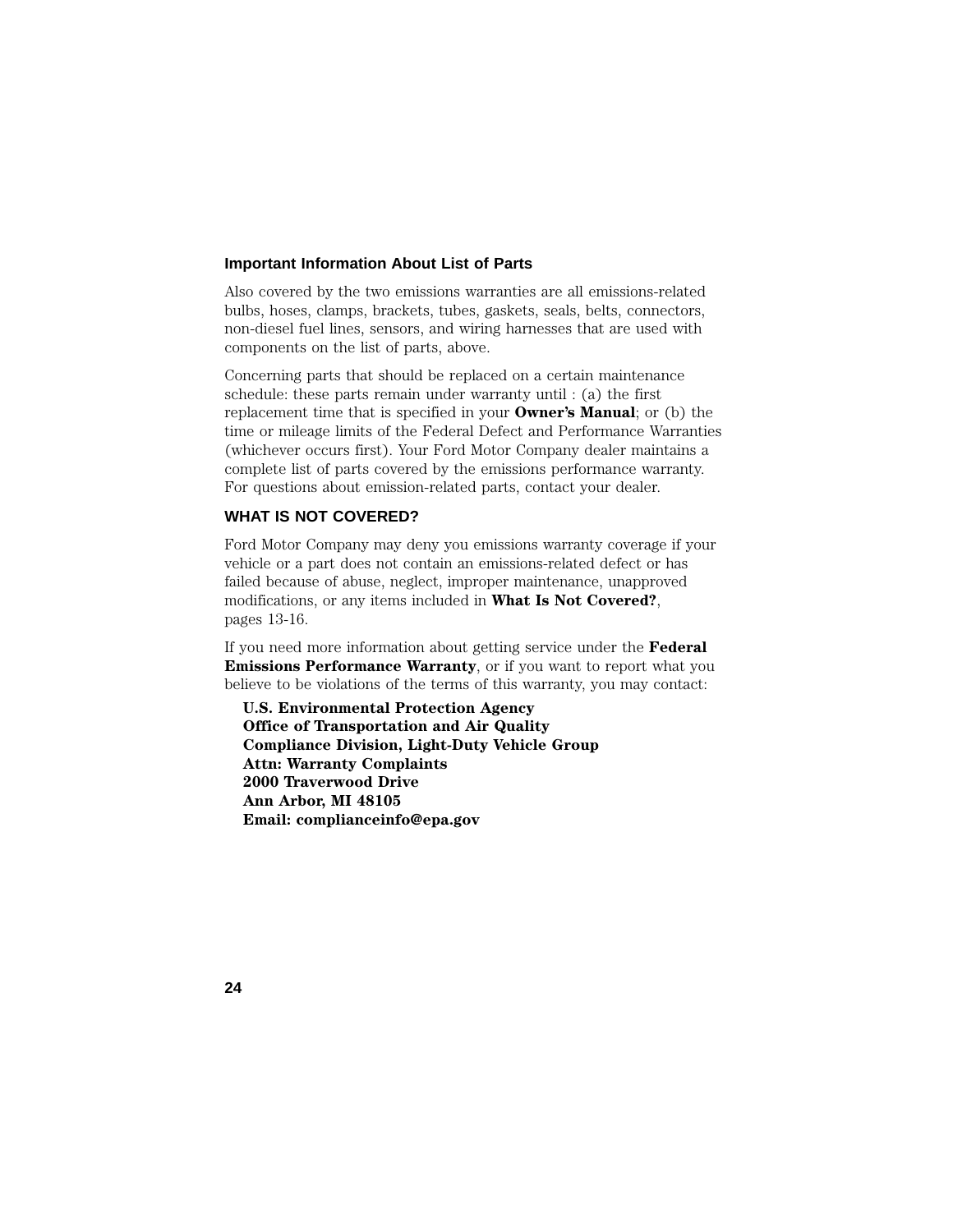# **6. California requirements for emissions warranties**

## **QUICK REFERENCE: EMISSIONS WARRANTY COVERAGE**

This chart shows the emission warranty that Ford Motor Company provides for your vehicle under the emissions control warranty in accordance with the regulations of the California Air Resources Board. This coverage is in addition to Federal Emission warranties (Page 19).





- \* Gross Vehicle Weight Rating
- \*\* These specific parts were selected on the basis of their estimated replacement cost at the time the California Air Resources Board certified your vehicle for sale in California (up to 14,000 pounds GVWR).
- \*\*\* Refer to your Vehicle Emission Control Information label for emissions certification information. \*\*\*\* Except for the high voltage battery, which is covered for 10 years or 150,000 miles (whichever occurs first).

**NOTE: Fully-electric vehicles are not eligible for any emissions warranties described in this booklet.**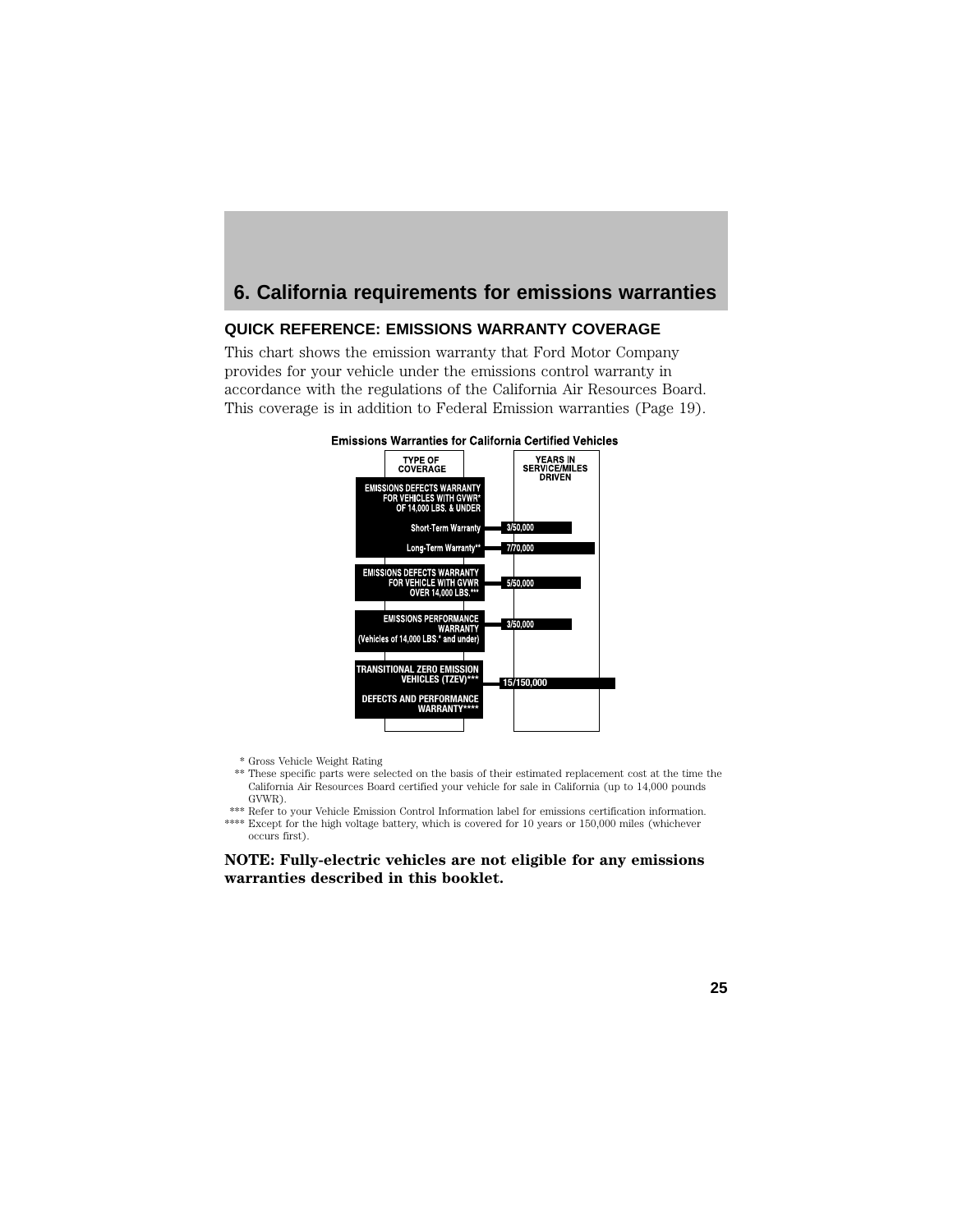#### **Vehicles Eligible for California Emission Warranty Coverage**

California emission warranty coverage applies if your vehicle meets the following two requirements:

- Your vehicle is registered in a state<sup>1</sup> that has adopted and is enforcing California emission warranty regulations applicable for your vehicle at the time of repair, and
- Your vehicle is certified for sale in California as indicated on the vehicle emission control information label.

 $1$  Subject to change, the following states have adopted and are enforcing California emission warranty regulations:

- **Passenger Car & Light-duty Trucks** (up to 8,500 pounds GVWR) - California, Colorado, Connecticut, Delaware, Maine, Maryland, Massachusetts, New Jersey, New York, Oregon, Pennsylvania, Rhode Island, Vermont and Washington
- **Medium-Duty Passenger Vehicles** (up to 10,000 pounds GVWR designed primarily for the transportation of persons. Excludes incomplete trucks, trucks with a seating capacity either over twelve persons total or over nine persons rearward of the driver's seat, or trucks with an open cargo area of at least six feet of interior length): California, Colorado, Connecticut, Delaware, Maine, Maryland, Massachusetts, New York, Oregon, Rhode Island, Vermont and Washington
- **Medium-Duty Vehicles** (over 8,500 pounds GVWR up to 14,000 pounds GVWR) - California, Colorado, Connecticut, Delaware, Maine, Maryland, Massachusetts, New York, Oregon, Rhode Island, and Vermont.
- **Light Heavy-Duty Diesel Engine Vehicles** (over 14,000 pounds GVWR up to 19,500 pounds GVWR) - California, Maine and Pennsylvania.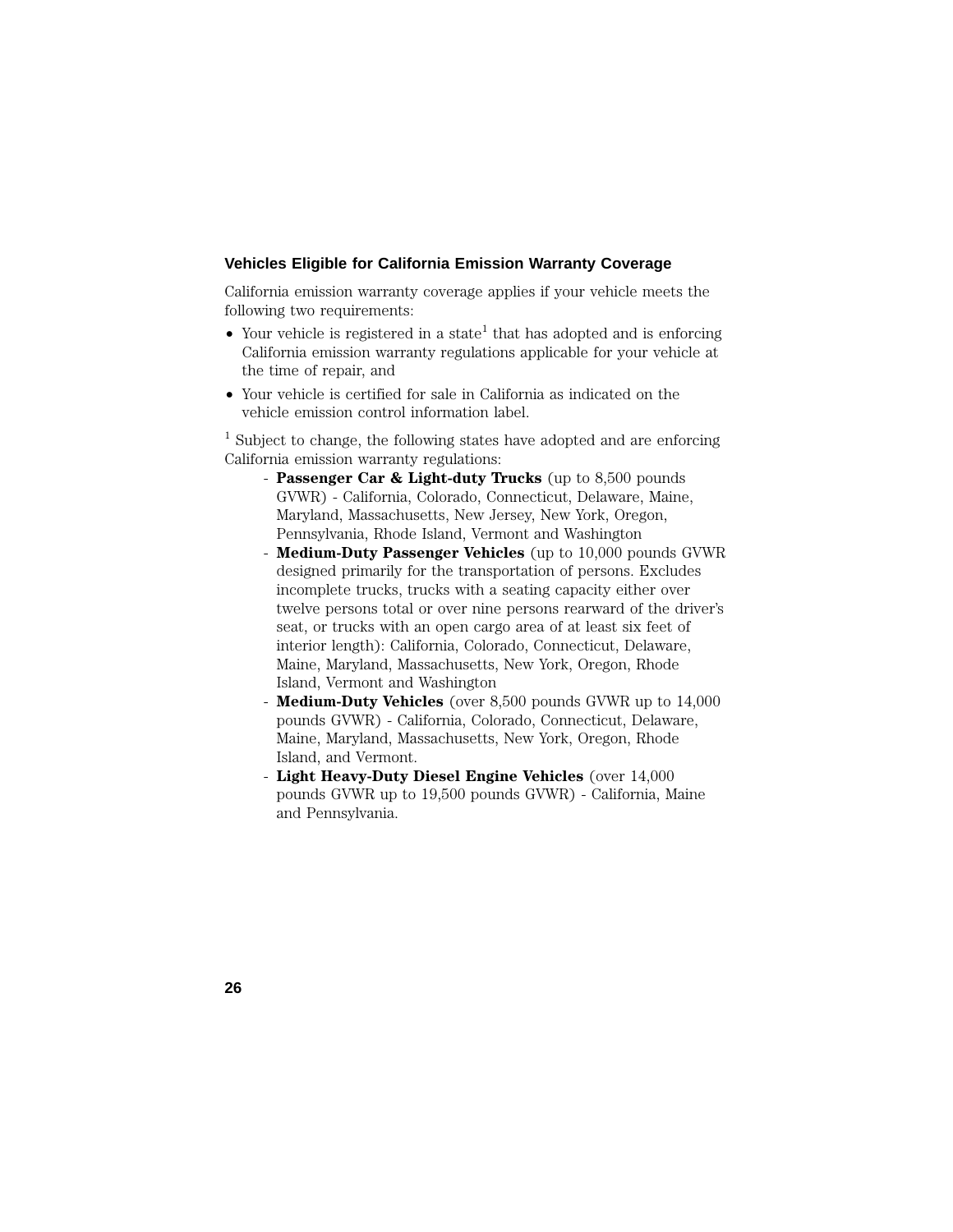### **Vehicles Eligible for California Transitional Zero Emission Vehicle (TZEV) Emission Warranty Coverage**

California Transitional Zero Emissions Vehicle (TZEV) extended emission warranty coverage applies if your vehicle meets the following two requirements:

- Your vehicle is registered in a state\*\* that has adopted and is enforcing California TZEV emissions warranty regulations applicable to your vehicle at the time of repair, and
- Your vehicle is certified as a TZEV in California as indicated on the vehicle emission control information label.

\*\*Subject to change, the following states have adopted and are enforcing California TZEV emission warranty regulations:

California, Colorado, Connecticut, Maine, Maryland, Massachusetts, New Jersey, New York, Rhode Island, Oregon and Vermont (NOTE: Delaware, Pennsylvania and Washington did not adopt the California TZEV emission warranty; standard California emission warranty coverage applies to all emission components.)

**27**

For full details about coverage under California requirements for emissions control, see:

- ➡ **Defects Warranties** (pages 28-34)
- ➡ **Performance Warranty** (pages 28-30)
- ➡ **What Is Covered?** (pages 31-33)
- ➡ **What Is Not Covered?** (page 33)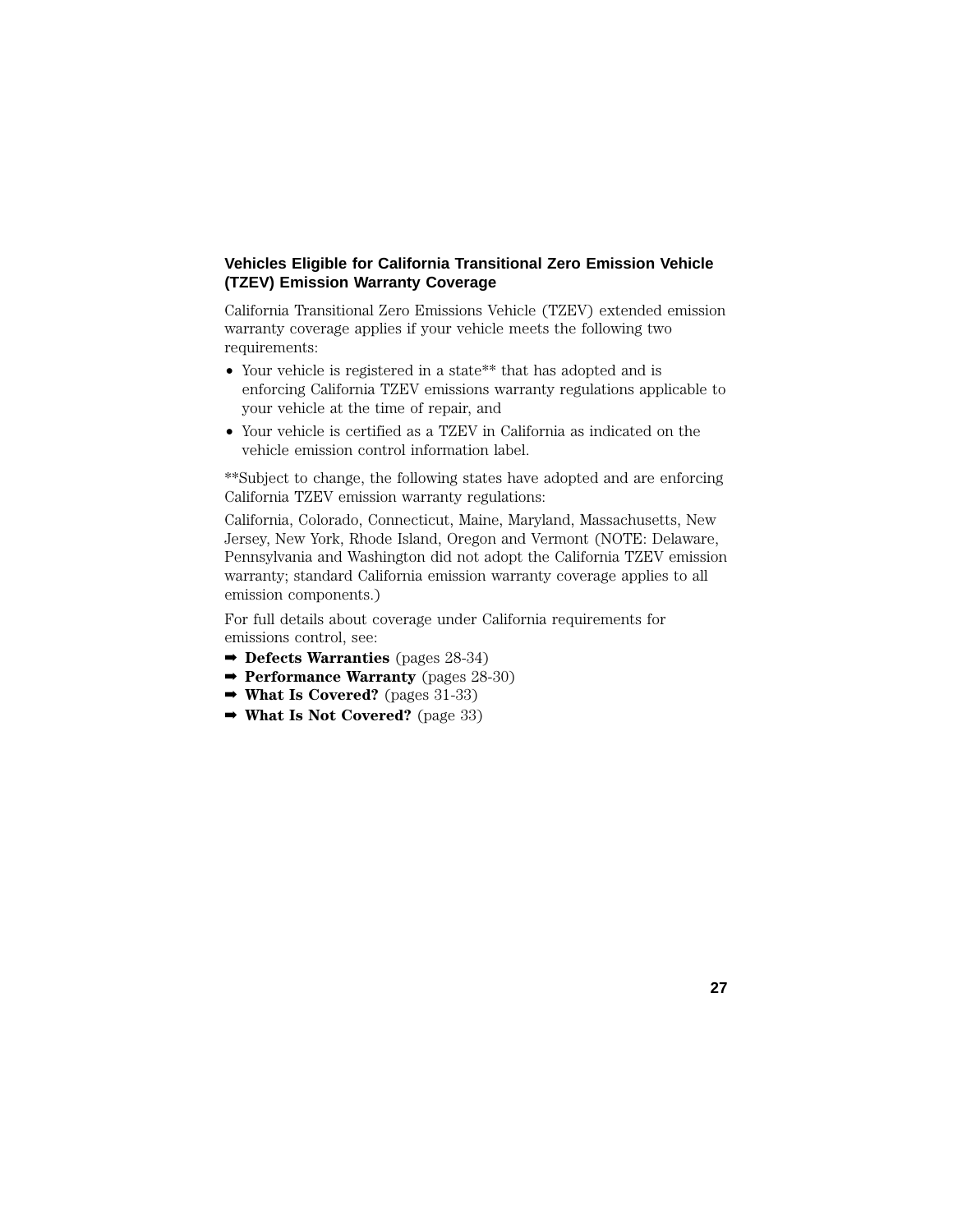# **EXPLANATION OF CALIFORNIA EMISSIONS WARRANTIES Your Warranty Rights and Obligations**

The California Air Resources Board and Ford Motor Company are pleased to explain the emission control system warranty on your 2022-model vehicle. In California, new motor vehicles must be designed, built, and equipped to meet the State's stringent anti-smog standards. Ford must warrant the emission control system on your vehicle for the periods of time listed on pages 28-30, provided there has been no abuse, neglect, or improper maintenance of your vehicle.

Your emission control system may include parts such as the fuel injection system, the ignition system, catalytic converter, and the engine computer. Also included may be hoses, belts, connectors, and other emissions-related assemblies.

Where a warrantable condition exists, Ford Motor Company will repair your vehicle at no cost to you including diagnosis, parts, and labor.

#### **Manufacturer's Warranty Coverage**

#### For Vehicles Eligible for California Emission Warranty Coverage

If Gross Vehicle Weight Rating is 14,000 lbs. or less:

For 3 years or 50,000 miles (whichever occurs first):

1. If your vehicle fails a Smog Check inspection, all necessary repairs and adjustments will be made by Ford to ensure that your vehicle passes the inspection. This is your emission control system PERFORMANCE WARRANTY.

2. If any emissions-related part on your vehicle is defective, the part will be repaired or replaced by Ford. This is your short-term emission control system DEFECTS WARRANTY.

For 7 years or 70,000 miles (whichever occurs first):

If a high-priced emissions-related part is defective or if its failure causes your vehicle to fail a Smog Check inspection, the part will be repaired or replaced by Ford. This is your long-term emission control system DEFECTS WARRANTY.

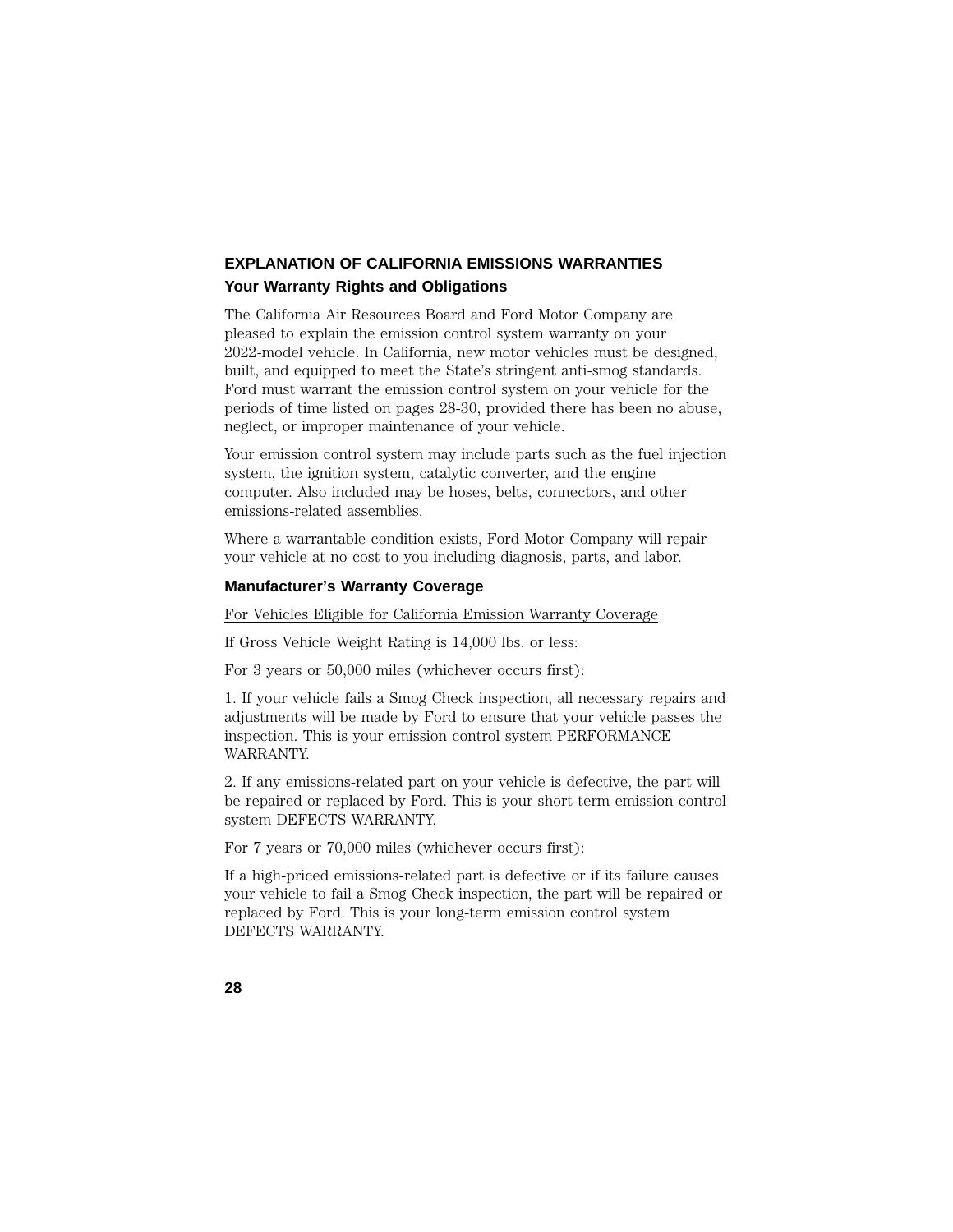For a list of the high-priced emission-related parts that are covered for 7 years or 70,000 miles, go to www.owner.ford.com / Owner Manuals. Select the list that corresponds to the model and the model year of your vehicle. NOTE: This list is vehicle specific and may not be the same for all vehicles. It is based on the replacement cost of each specific part, which can vary between vehicle lines.

If Gross Vehicle Weight Rating is 8,501 lbs. through 14,000 lbs.:

- For 5 years or 50,000 miles (gasoline powered engines and vehicles) or 5 years or 100,000 miles (diesel powered engines and vehicles) (whichever occurs first) for components whose failure would increase the vehicle's emissions of air conditioning refrigerants.
- Only for HDVs designated as "vocational vehicles" on the **underhood VEHICLE EMISSION CONTROL INFORMATION** label: Tire defects that affect compliance with greenhouse gas requirements are covered for 2 years or 24,000 miles, whichever comes first.

If Gross Vehicle Weight Rating is over 14,000 lbs.:

For 5 years or 50,000 miles (gasoline powered engines and vehicles) or 5 years or 100,000 miles (diesel powered engines and vehicles) (whichever occurs first). The warranty includes coverage of components whose failure would increase the vehicle's emissions of air conditioning refrigerants. Only for HDVs designated as "vocational vehicles" on **the underhood VEHICLE EMISSION CONTROL INFORMATION label:** Tire defects that affect compliance with greenhouse gas requirements are covered for 2 years or 24,000 miles, whichever comes first.

For Vehicles Eligible for California TZEV Emission Warranty Coverage

Except as noted below, for 15 years or 150,000 miles (whichever first occurs):

1. If your vehicle fails a Smog Check inspection, all necessary repairs and adjustments will be made by Ford to ensure that your vehicle passes the inspection. This is your emission control system PERFORMANCE WARRANTY.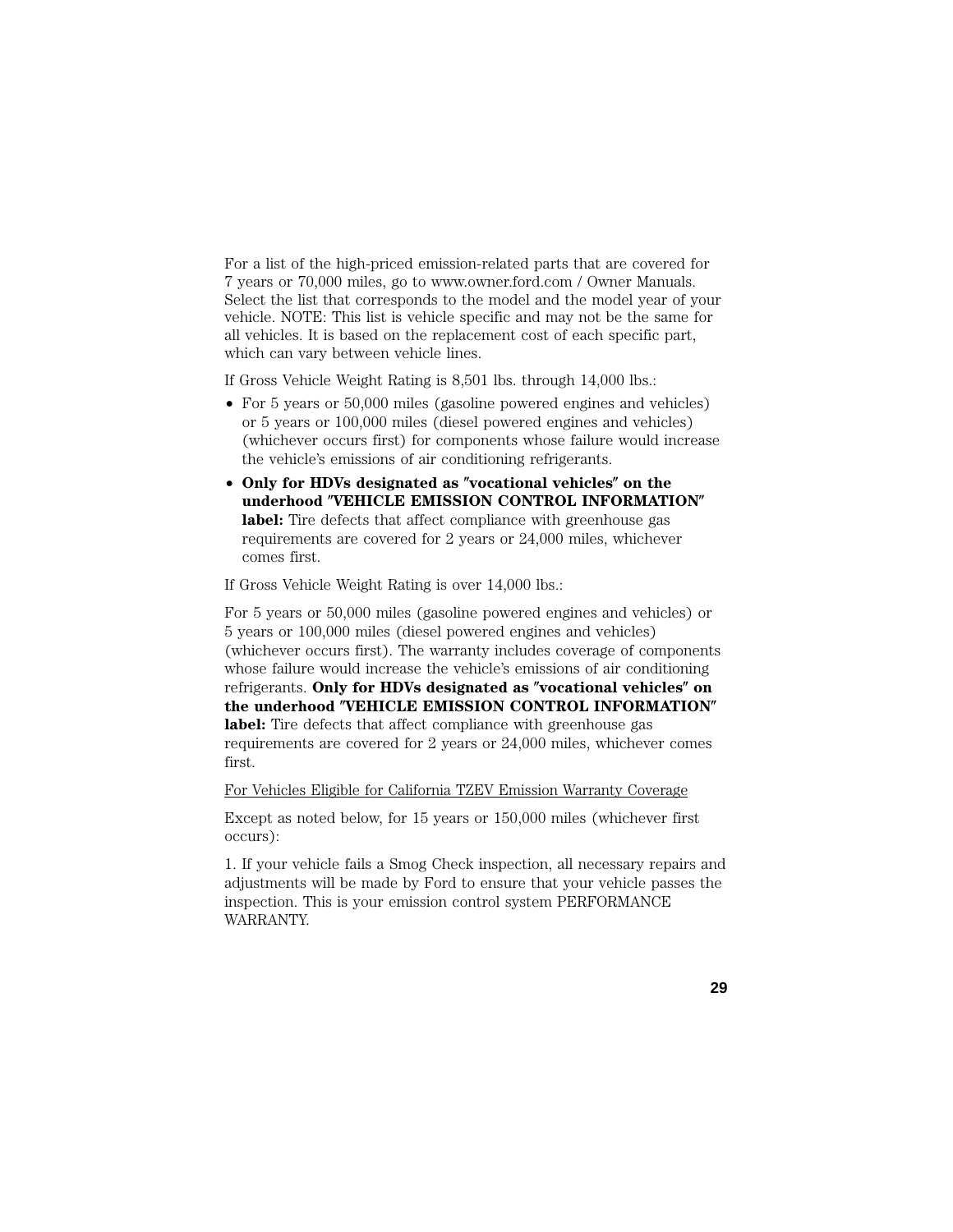2. If any emissions-related part on your vehicle is defective, the part will be repaired or replaced by Ford. This is your short-term emission control system DEFECTS WARRANTY.

**NOTE:** The TZEV warranty period for the high-voltage battery is 10 years or 150,000 miles (whichever first occurs).

#### **Owner's Warranty Responsibilities**

As the vehicle owner, you are responsible for the performance of the required maintenance listed in your owner's manual. Ford Motor Company recommends that you retain all receipts covering maintenance on your vehicle, but Ford cannot deny warranty coverage solely for the lack of receipts or for your failure to ensure the performance of all scheduled maintenance.

You are responsible for presenting your vehicle to a Ford Motor Company dealer as soon as a problem exists. The warranty repairs should be completed in a reasonable amount of time, not to exceed 30 days.

As the vehicle owner, you should also be aware that Ford Motor Company may deny you warranty coverage if your vehicle or a part has failed due to abuse, neglect, improper maintenance, or unapproved modifications.

If you have any questions regarding your warranty rights and responsibilities, or if you want to report what you believe to be violations of the terms of this warranty, you may contact the Ford Customer Relationship Center at 1-800-392-3673 (FORD) or the California Air Resources Board at:

**California Air Resources Board 9528 Telstar Avenue El Monte, California 91731**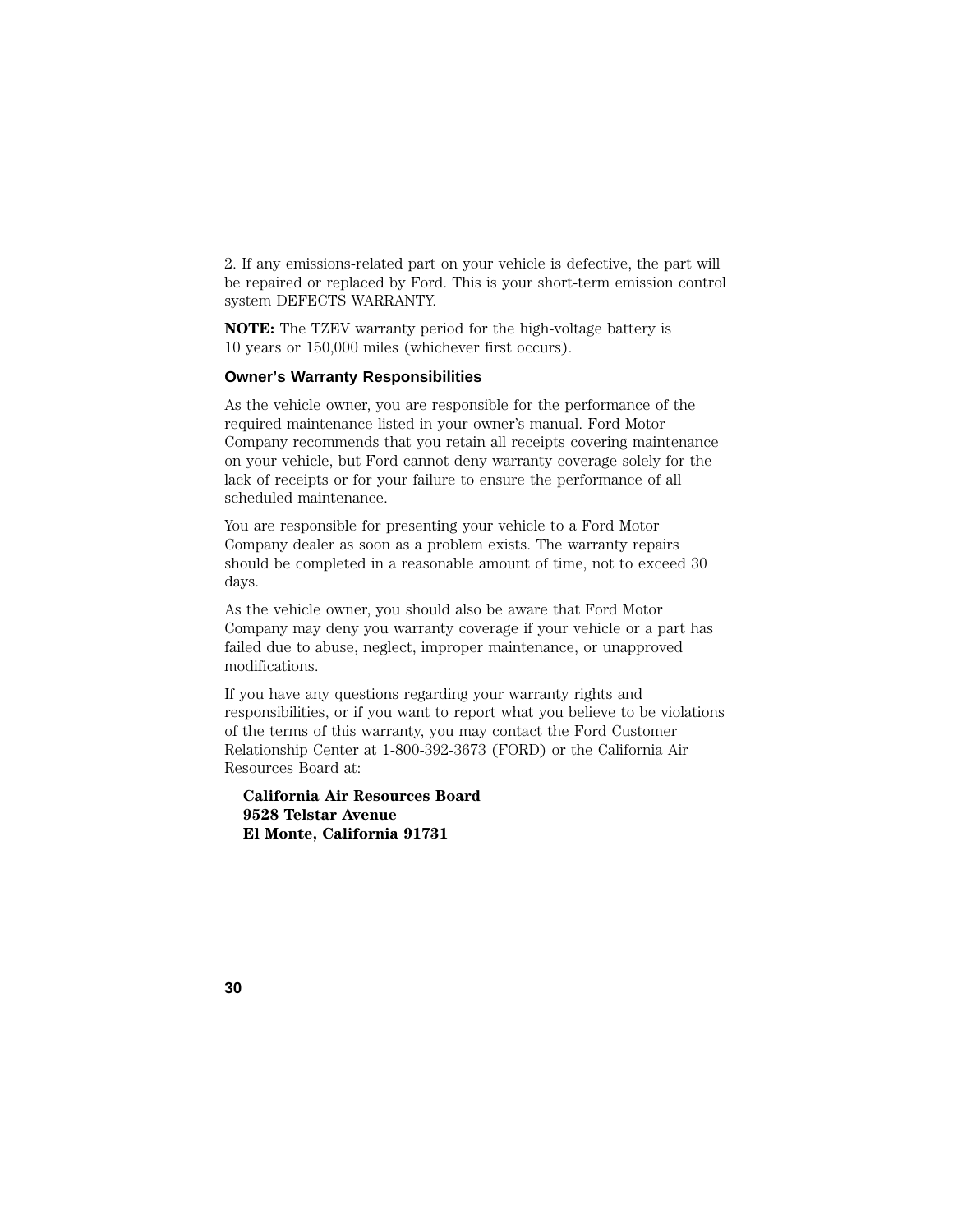## **WHAT IS COVERED?**

If the parts on the following list contains a defect that affects emissions, they are covered by the Defects Warranties.

- Air Flow Sensor
- Air/Fuel Feedback Control System and Sensors
- Air Induction System
- Battery Energy Control Module (BECM)
- Brake Hydraulic/Electric Control Assembly (Plug-in Hybrid vehicles only)
- Brake Vacuum Pump (Plug-in Hybrid vehicles only)
- Catalytic Converters (including Selective Catalytic Reduction and Diesel Oxidation Catalysts)
- Charger and Bracket Assembly High Voltage Battery (Hybrid and Plug-in Hybrid vehicles only)
- Cold Start Enrichment System (diesel only)
- Controls for Deceleration (diesel only)
- Converter and Bracket Assembly High Voltage to Low Voltage (Hybrid and Plug-in Hybrid vehicles only)
- Diesel Exhaust Fluid System
- Diesel Particulate Filter
- Electronic Ignition System (diesel only)
- Electronic Engine Control Sensors and Switches
- Powertrain Control Module (PCM)/Engine Control Module  $(ECM)*$
- Evaporative Emission Control System
- Exhaust Gas Recirculation (EGR) System
- Exhaust Manifold
- Exhaust Pipe (Manifold to Catalyst)
- Fuel Filler Door Sensor (Hybrid and Plug-in Hybrid vehicles only)
- Fuel Filler Tube and Seal (non-diesel only)
- Fuel Injection System
- Fuel Injector Supply Manifold
- Fuel Tank (non-diesel only)
- Fuel Tank Pressure Control Valve
- Heating Element of Back Window (3.0L diesel F-150 only)
- High Voltage Battery (Hybrid and Plug-in Hybrid vehicles only)
- HVAC Controller (Plug-in Hybrid vehicles only)
- Ignition Coil and/or Control Module
- Intake Manifold
- Intercooler Assembly Engine Charger

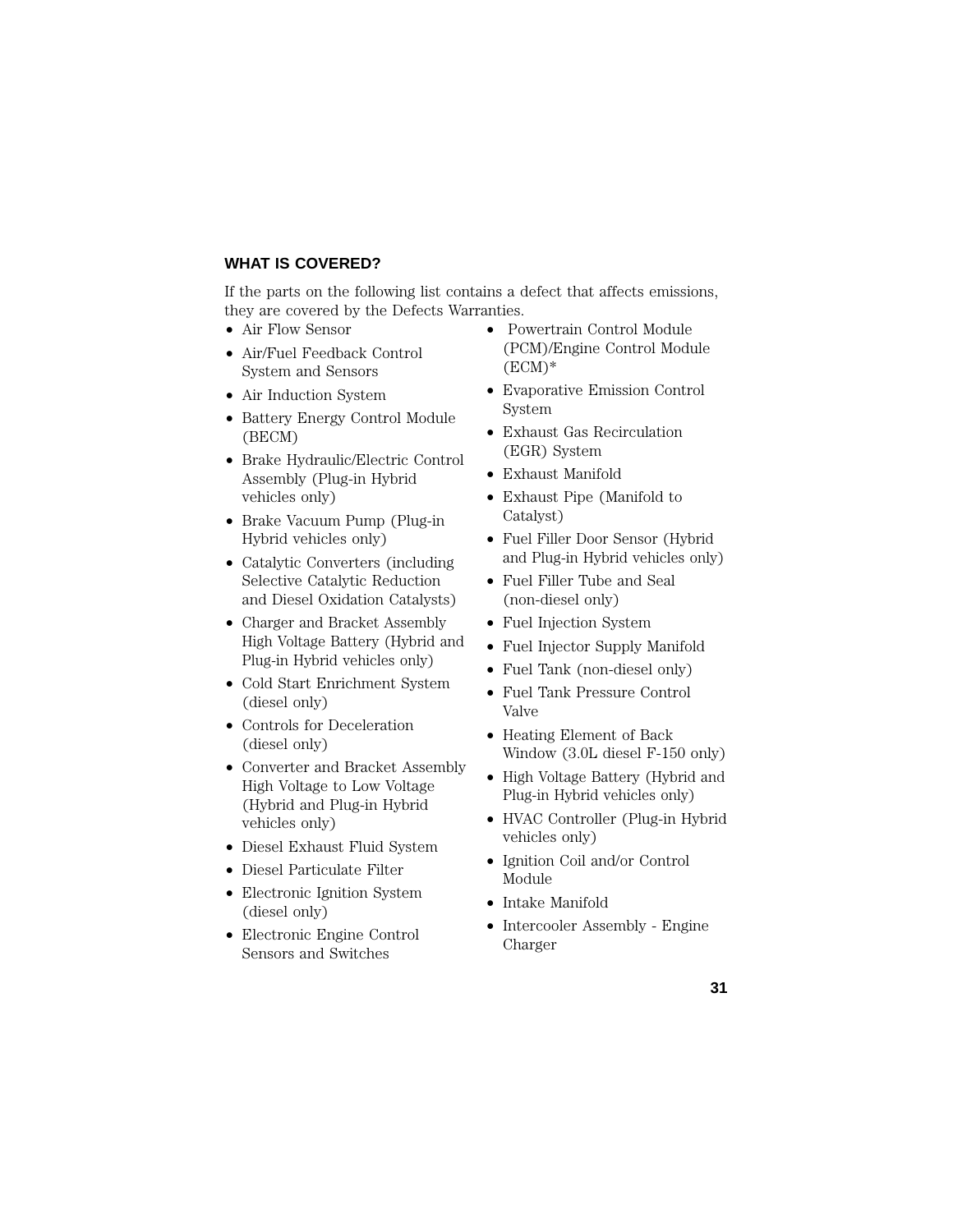- Inverter System Controller (Plug-in Hybrid vehicles only)
- Jumper Assembly Charge Inlet to Charger (Hybrid and Plug-in Hybrid vehicles only)
- Jumper Assembly DC/DC Converter to High Voltage Panel (Hybrid and Plug-in Hybrid vehicles only)
- Malfunction Indicator Lamp (MIL)/On-Board Diagnostic (OBD) System
- Module and Bracket Assembly Transmission Inverter Control (Hybrid and Plug-in Hybrid vehicles only)
- Motor Electronics Coolant Pump (Plug-in Hybrid vehicles only)
- PCV System and Oil Filler Cap
- Onboard Charger (Plug-in Hybrid vehicles only)
- Secondary Air Injection System
- Spark Control Components
- Spark Plugs and Ignition Wires
- Thermostat
- Throttle Body Assembly (MFI)
- Transmission Assembly (Plug-in Hybrid vehicles only)
- Transmission Auxiliary Oil Pump (Plug-in Hybrid vehicles only)
- Transmission Fluid Temperature Sensor (Plug-in Hybrid vehicles only)
- Transmission Control Module (TCM) and Solenoids
- Turbocharger Assembly
- Vacuum Distribution System
- \* Includes hardware and emissions related software changes only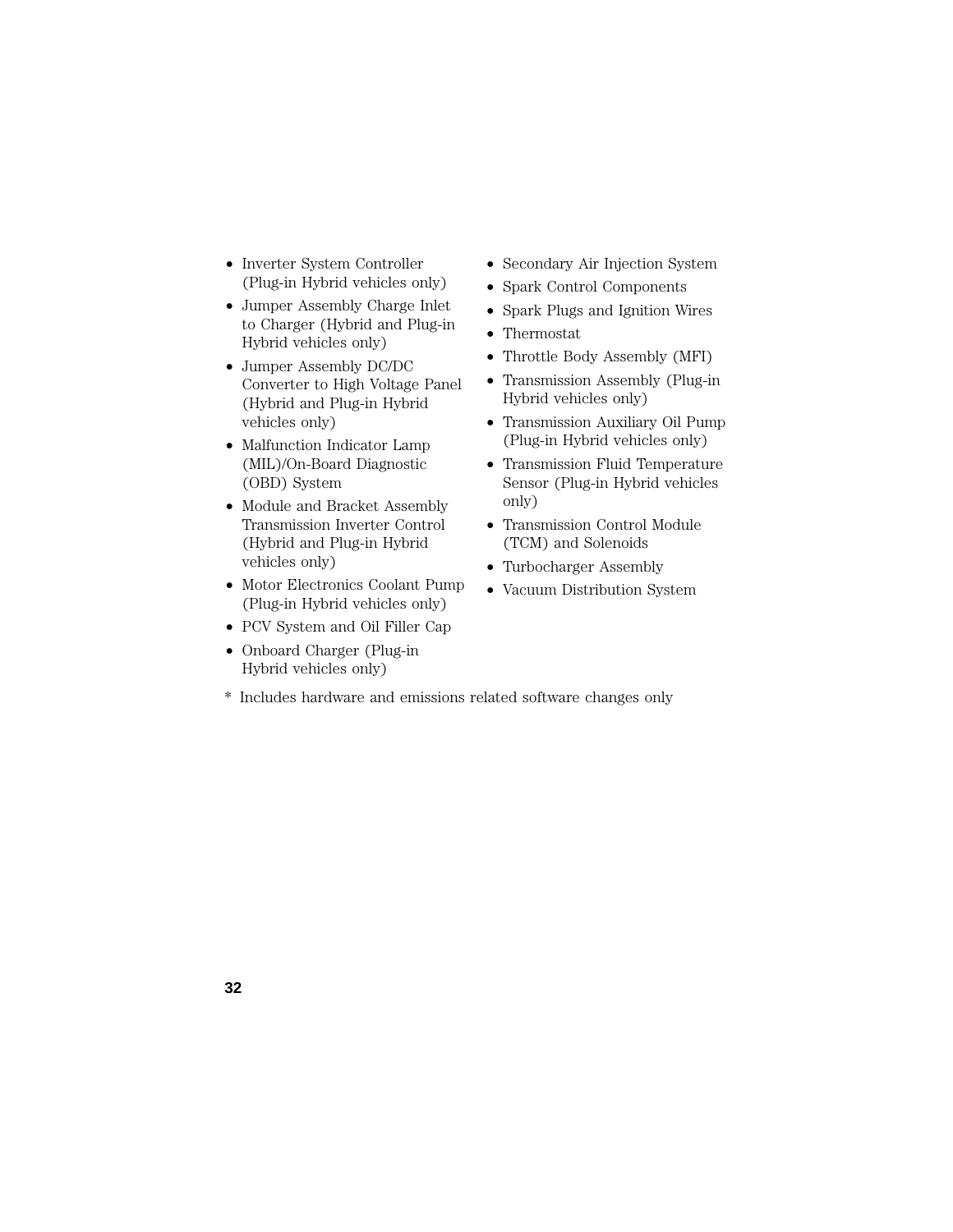#### **Important Information about List of Parts**

There may be additional coverage for these parts through the Bumper to Bumper, Powertrain, or Diesel Engine limited warranties. In any case, the warranty with the broadest coverage applies.

Also covered by this warranty are all emissions-related bulbs, hoses, clamps, brackets, tubes, gaskets, seals, belts, connectors, non diesel fuel lines, and wiring harnesses that are used with components on the list of parts above.

Concerning parts that should be replaced on a certain maintenance schedule: these parts remain under warranty until the first required replacement time that is specified in your **Owner's Manual**.

**NOTE**: If the diagnosis does not reveal a defect, the Defects Warranty does not apply.

Your Ford Motor Company dealer maintains a complete list of covered parts. For more details about the specific parts that are covered by the Defects Warranty, contact your dealer.

# **WHAT IS NOT COVERED?**

Ford Motor Company may deny you emissions warranty coverage if your vehicle or a part does not contain a defect that affects emissions or has failed because of abuse, neglect, improper maintenance, unapproved modifications, or any items included in **What Is Not Covered?**, pages 13-16.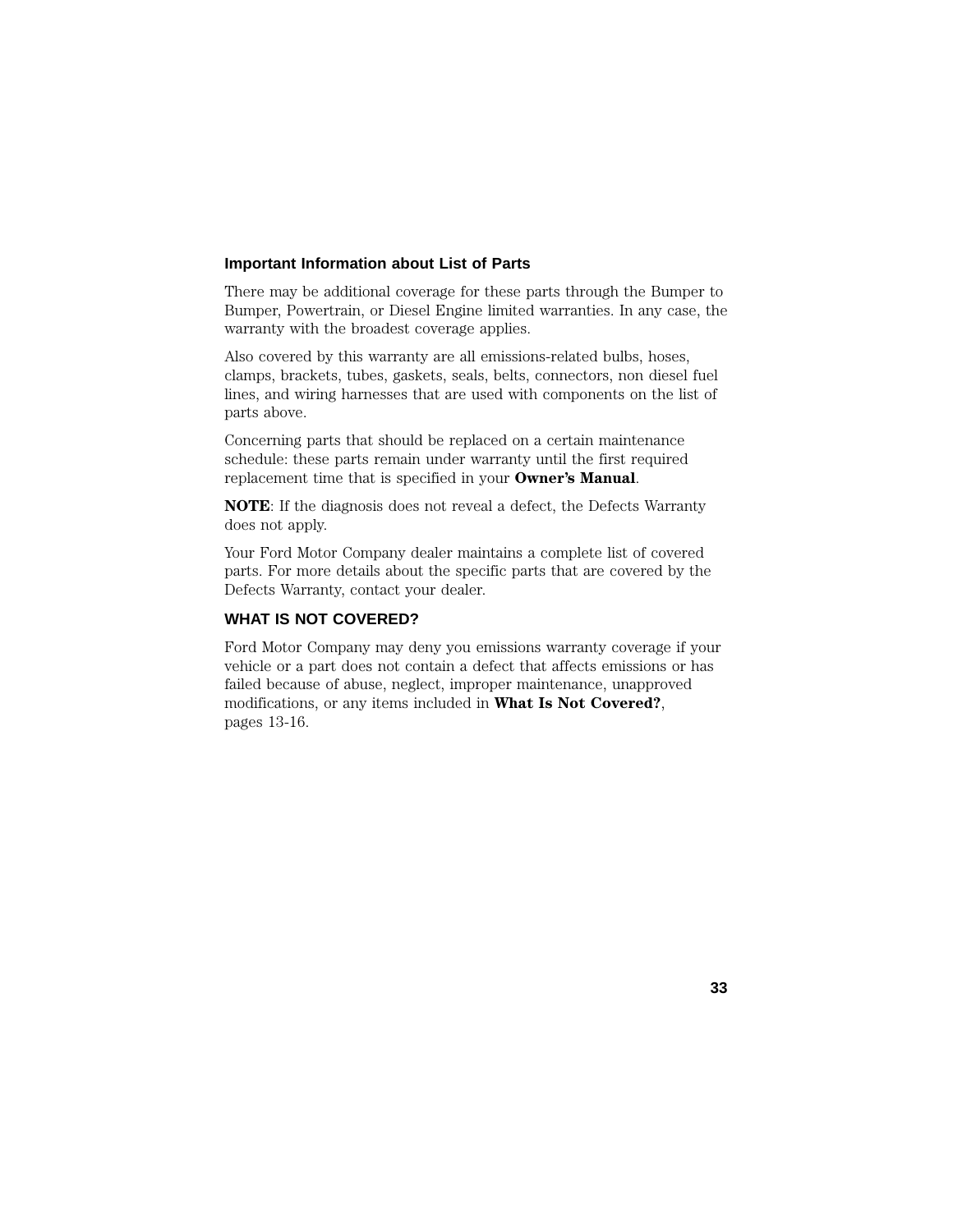# **7. Additional information about your emissions warranty coverage, under Federal and California requirements**

#### **HOW DO I GET WARRANTY SERVICE?**

To get service under your emissions warranties, take your vehicle to any Ford Motor Company dealer as soon as possible after illumination of the Malfunction Indicator Light or it has failed an EPA-approved test or a California Smog Check inspection. Be sure to show the dealer the document that says your vehicle has failed the test.

Your dealer will determine whether the repair is covered by the warranty. If the dealer has a question about Emissions Performance Warranty coverage, it will forward the question to Ford Motor Company, which must make a final decision within 30 days after you bring your vehicle in for repair. (The decision will be made within a shorter time if state, local, or federal law requires you to have the vehicle repaired more quickly in order to avoid additional penalties.) The deadline for a determination about Emissions Performance Warranty Coverage does not need to be met if you request a delay, agree to a delay in writing, or if the delay is caused by an event for which neither Ford nor your dealer is responsible. If a question about Emissions Performance Warranty coverage is referred to Ford Motor Company, you will be notified by Ford Motor Company in writing if your claim for warranty coverage is denied. The notice will explain the basis for denying your claim. If you fail to receive this notice within a timely manner, as determined above, Ford will perform the warranty repair for you free of charge.

### **HOW DO I HANDLE EMERGENCY REPAIRS?**

If your vehicle needs an emergency warrantable repair and a Ford Motor Company dealer is not available, or if a Ford Motor Company dealer cannot perform warrantable repair(s) within 30 days of you bringing your vehicle to the dealer, repairs may be performed at any service establishment or by you using Ford equivalent replacement parts. Ford will reimburse you for the cost of these warranty repairs including diagnosis, if you take the part(s) that are replaced and the repair receipt(s) to a Ford Motor Company dealer. The reimbursement shall not exceed Ford's suggested retail price for the warranted parts that are replaced and labor charges based on Ford's recommended time allowance for the warranty repair and the geographically appropriate hourly rate.

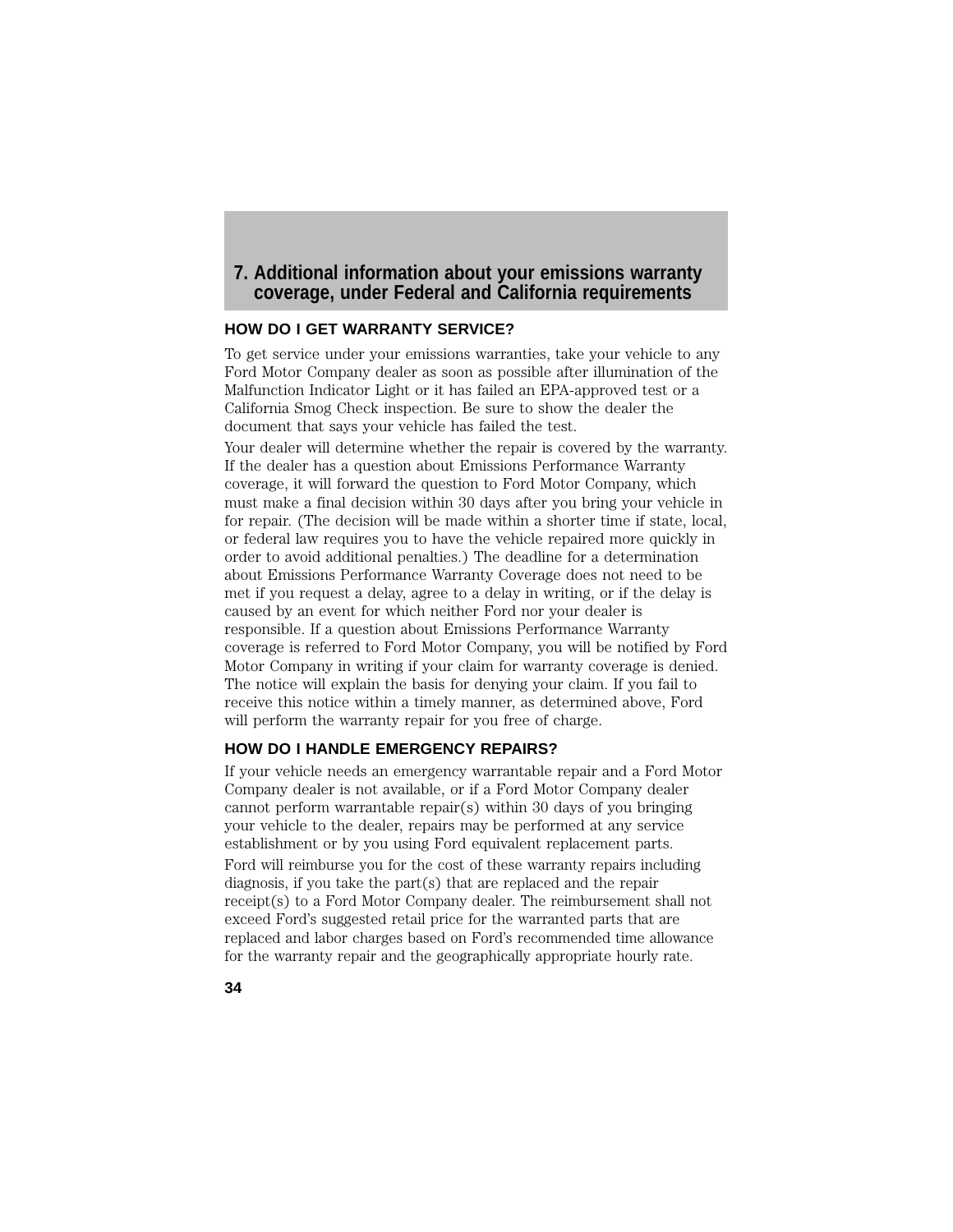#### **WHAT REPLACEMENT PARTS SHOULD I USE?**

Ford Motor Company recommends that you use genuine Ford replacement parts. However, when you are having non-warranty work done on your vehicle, you may choose to use non-Ford parts. If you decide to use non-Ford parts, be sure they are equivalent to Ford parts in performance, quality, and durability. If you use replacement parts that are not equivalent to Ford parts, your vehicle's emissions control systems may not work as effectively, and you may jeopardize your emissions warranty coverage.

Under the Federal and California emissions warranties, Ford will repair or replace covered parts if they are properly installed Ford parts or the equivalent, or non-Ford parts that have been certified by the U.S. EPA or the California Air Resources Board (CARB). Ford is not responsible for the cost or repairing or replacing non-Ford parts that are not equivalent to Ford parts or that have not been certified by EPA or CARB.

**The maintenance, replacement, or repair of emissions control devices or systems can be performed by any automotive repair establishment or individual using Ford replacement parts or the equivalent, or EPA- or CARB-certified parts, without voiding your emissions warranty coverage for future repairs during the applicable warranty period.**

#### **PROPER MAINTENANCE PRESERVES YOUR WARRANTY**

If you do not maintain your vehicle properly, Ford may have the right to deny you warranty coverage.

To have repairs made under this warranty, you may have to show that you have followed Ford's instructions on properly maintaining and using your vehicle. You will find these instructions in your **Owner's Manual**. Be sure to save your service receipts and to keep accurate records of all maintenance work.

## **CUSTOMER ASSISTANCE**

If you are not satisfied with the handling of a warranty matter, see **Customer Assistance**, on the inside front cover, and **Better Business Bureau (BBB) AUTO LINE program**, page 38.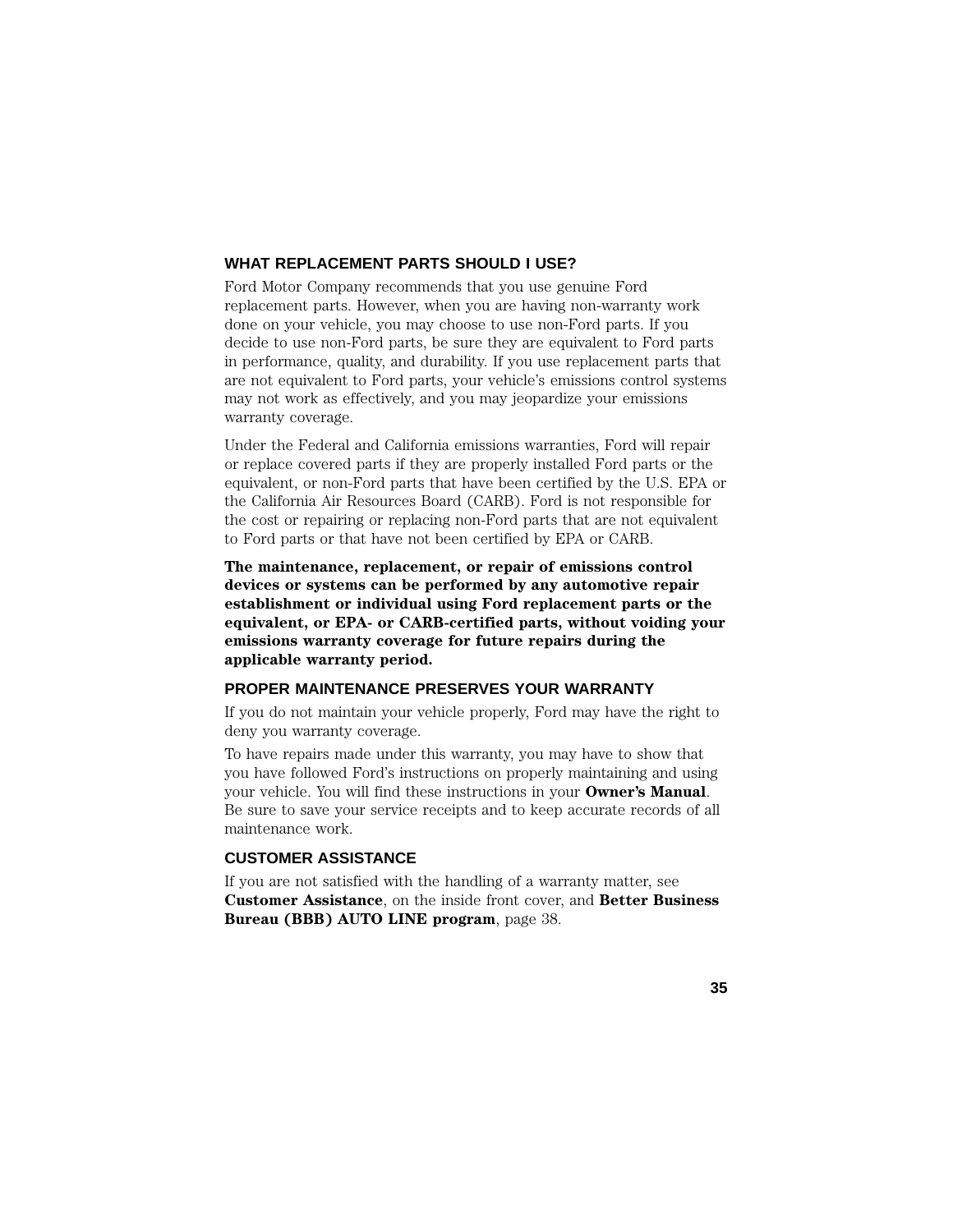# **8. Noise emissions warranty**

#### **NOISE EMISSIONS WARRANTY FOR CERTAIN LIGHT TRUCKS**

Ford Motor Company warrants to the first person who purchases this vehicle for purposes other than resale and to each subsequent purchaser that this vehicle as manufactured by Ford, was designed, built and equipped to conform at the time it left Ford's control with all applicable U.S. EPA Noise Control Regulations.

This warranty covers this vehicle as designed, built and equipped by Ford Motor Company, and is not limited to any particular part, component or system of the vehicle as manufactured by Ford. Defects in design, assembly or in any part, component or system of the vehicle as manufactured by Ford, which, at the time it left Ford's control, caused noise emissions to exceed Federal standards, are covered by this warranty for the life of the vehicle.

#### **THE NOISE EMISSIONS WARRANTY OBLIGATIONS DO NOT APPLY TO:**

- loss of time, inconvenience, loss of use of the vehicle, commercial loss or, other consequential damages.
- any vehicle which is not covered by the U.S. EPA Medium and Heavy Trucks Noise Emission Standards (40 C.F.R. Part 205, Subpart B). Among the non-covered vehicles are those lacking a partially or fully enclosed operator's compartment, such as a basic stripped chassis, those having a Gross Vehicle Weight Rating of 10,000 pounds or less, and those sold outside the United States and its territories. To the extent permitted by law, THIS WARRANTY IS EXPRESSLY INSTEAD of any express or implied warranty, condition, or guarantee, agreement, or representation, by any person with respect to conformity of this vehicle with the U.S. EPA Noise Control Regulations, including ANY IMPLIED WARRANTY OF MERCHANTABILITY OR FITNESS.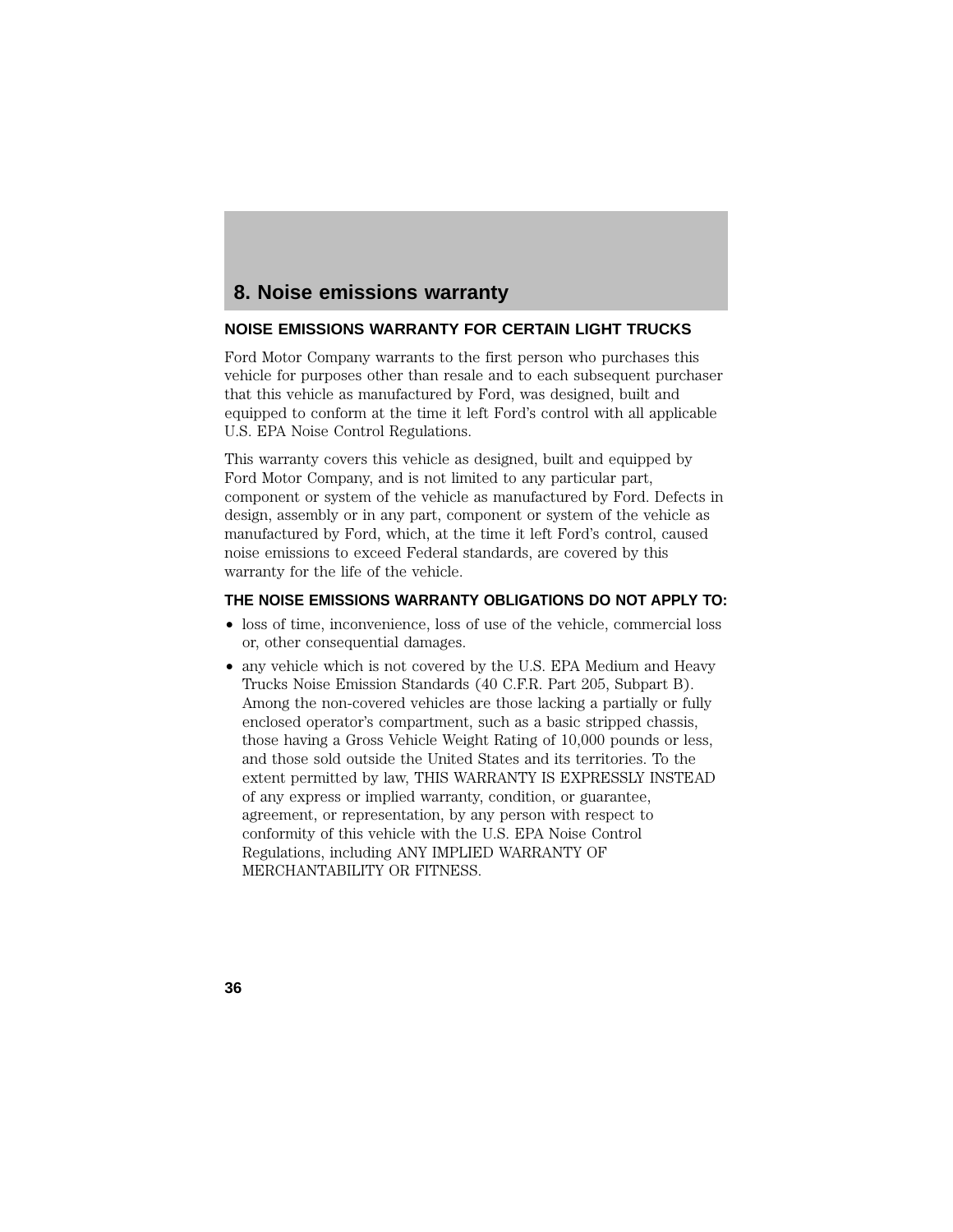# **9. Ford Protect Extended Service Plan**

#### **MORE PROTECTION FOR YOUR VEHICLE**

You can get more protection for your new car or light truck by purchasing a Ford Protect. Ford Protect service contracts are backed by Ford Motor Company or Ford Motor Service Company. Ford Protect plans provide up to 8 years and 150,000 miles of coverage.

They provide:

- benefits during the warranty period, depending on the plan you purchase can be: reimbursement for a rental vehicle, protecting against tire and wheel road hazard damage, coverage for certain maintenance and wear items, lost key replacement, other plans are available;
- protection against covered repair costs and continuing Roadside Service Assistance benefits after your Bumper to Bumper Warranty expires.

You may purchase Ford Protect from any Ford Motor Company dealer or see our website at fordprotect.ford.com. There are several Ford Protect plans available in various time, distance and deductible combinations. Each plan is tailored to fit your own driving and vehicle ownership needs, including reimbursement for towing and rental.

When you purchase Ford Protect, you receive peace-of-mind protection throughout the United States, Canada and Mexico, provided by a network of more than 3,200 Ford Motor Company dealers.

**NOTE:** Repairs performed outside the United States, Canada, Mexico, Guam or Puerto Rico, Virgin Islands, American Samoa and District of Columbia are not eligible for Ford Protect coverage.

This information is subject to change. Ask your dealer for complete details about Ford Protect coverage.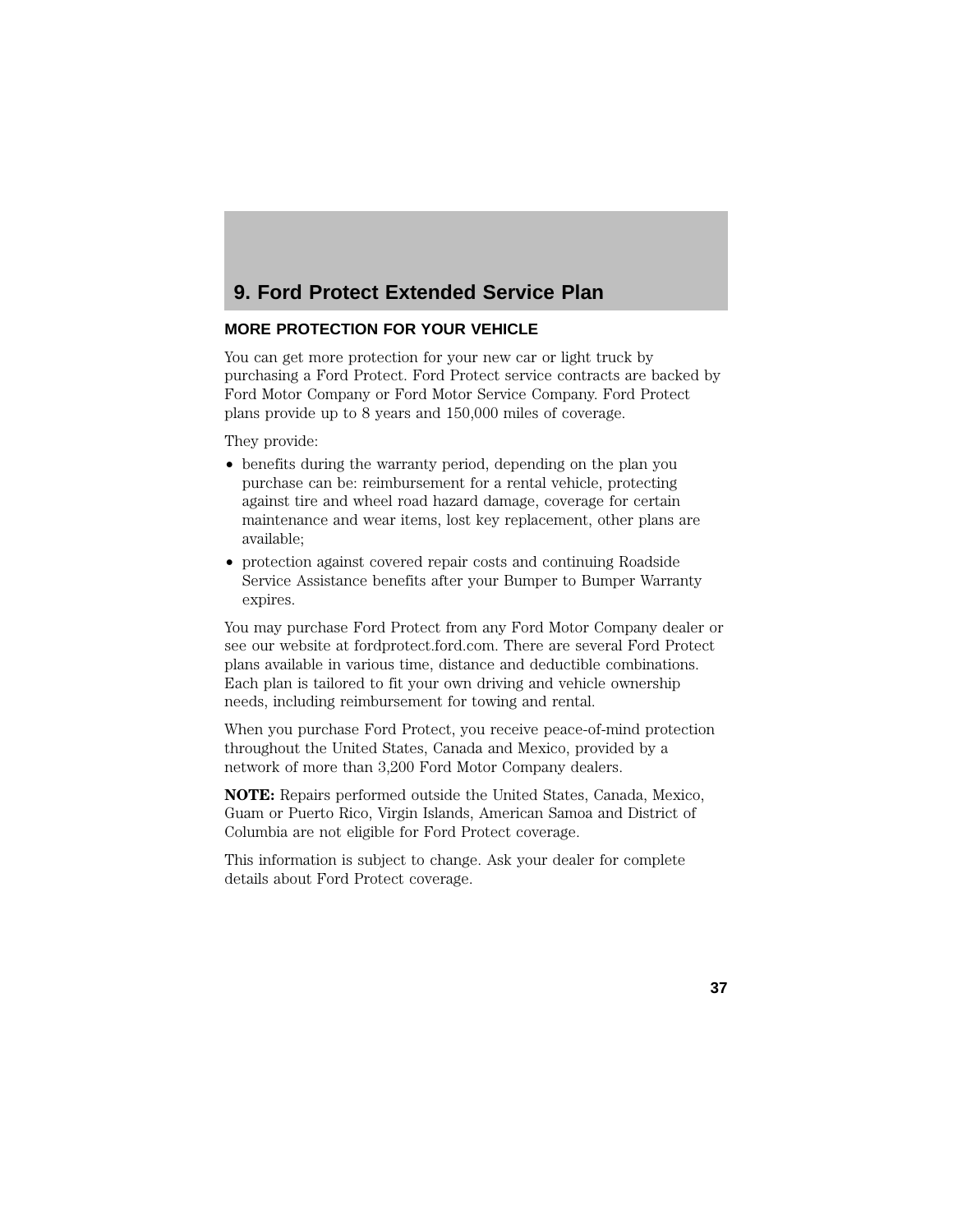# **10. The Better Business Bureau (BBB) AUTO LINE Program (U.S. Only)**

Your satisfaction is important to Ford Motor Company and to your dealer. If a warranty concern has not been resolved using the three-step procedure outlined on the first page of the Customer Assistance section, you may be eligible to participate in the BBB AUTO LINE program.

The BBB AUTO LINE program consists of two parts — mediation and arbitration. During mediation, a representative of the BBB will contact both you and Ford Motor Company to explore options for settlement of the claim. If an agreement is not reached during mediation and your claim is eligible, you may participate in the arbitration process. An arbitration hearing will be scheduled so that you can present your case in an informal setting before an impartial person. The arbitrator will consider the testimony provided and make a decision after the hearing.

You are not bound by the decision, but should you choose to accept the BBB AUTO LINE decision, Ford must abide by the accepted decision as well. Disputes submitted to the BBB AUTO LINE program are usually decided within forty days after you file your claim with the BBB.

BBB AUTO LINE Application: Using the information provided below, please call or write to request a program application. You will be asked for your name and address, general information about your new vehicle, information about your warranty concerns, and any steps you have already taken to try to resolve them. A Customer Claim Form will be mailed that will need to be completed, signed, and returned to the BBB along with proof of ownership. Upon request, the BBB will review the claim for eligibilty under the Program Summary Guidelines.

### **You can get more information by callng BBB AUTO LINE at 1-800-955-5100, or writing to:**

**BBB AUTO LINE 3033 Wilson Boulevard, Suite 600 Arlington, Virginia 22201**

BBB AUTO LINE applications can also be requested by calling the Ford Motor Company Customer Relationship Center at 1-800-392-3673.

**Note:** Ford Motor Company reserves the right to change eligibility limitations, modify procedures, or to discontinue this process at any time without notice and without obligation.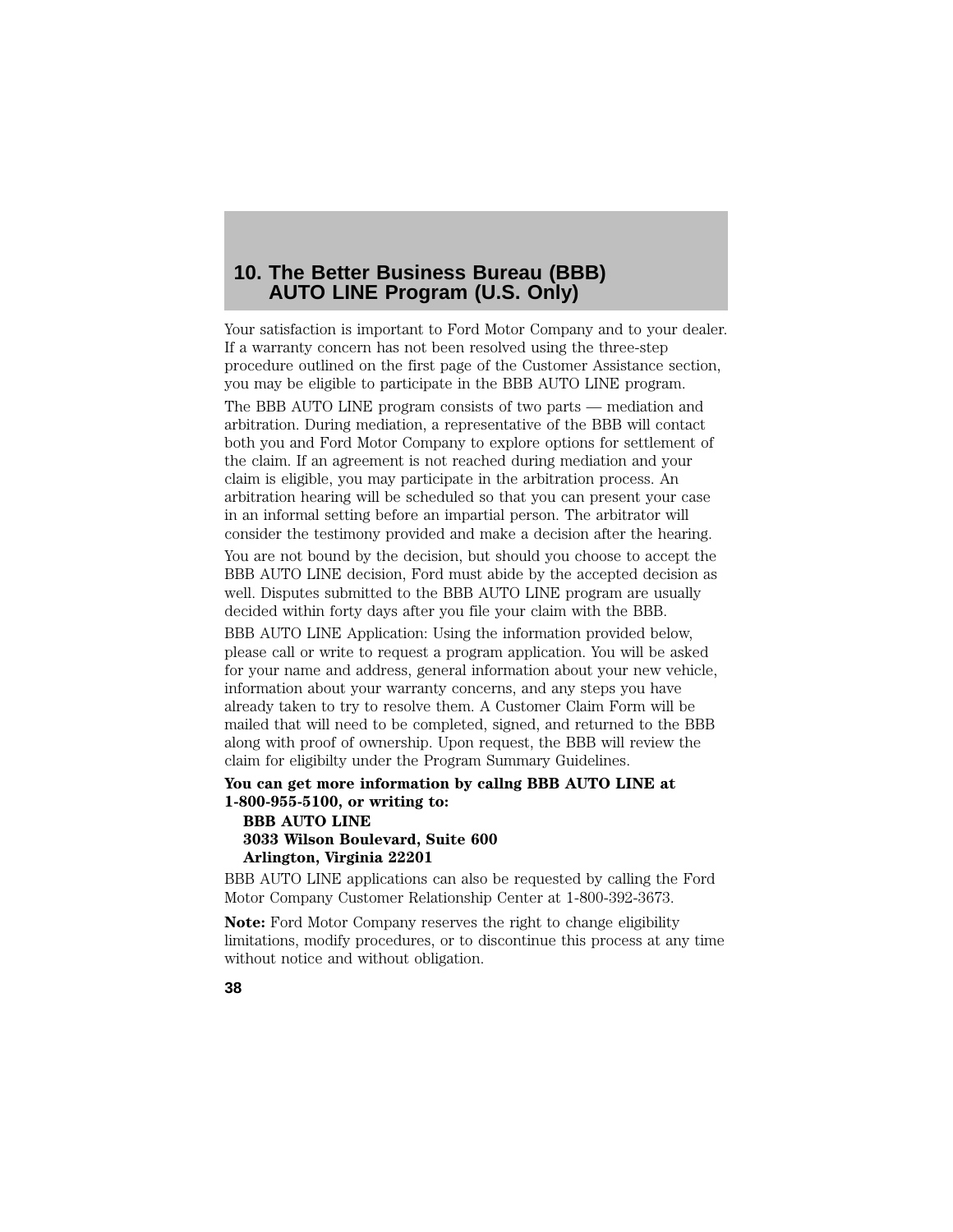# **11. State warranty enforcement laws**

These state laws - sometimes called "lemon laws" - allow owners to receive a replacement vehicle or a refund of the purchase price, under certain circumstances. The laws vary from state to state.

To the extent your state law allows, Ford Motor Company requires that you first send us a written notification of any defects or non-conformities that you have experienced with your vehicle. (This will give us the opportunity to make any needed repairs before you pursue the remedies provided by your state's law.)

In all other states where not specifically required by state law, Ford Motor Company requests that you give us the written notice. Send your written notification to:

**Ford Motor Company Customer Relationship Center P.O. Box 6248 Dearborn, MI 48126**